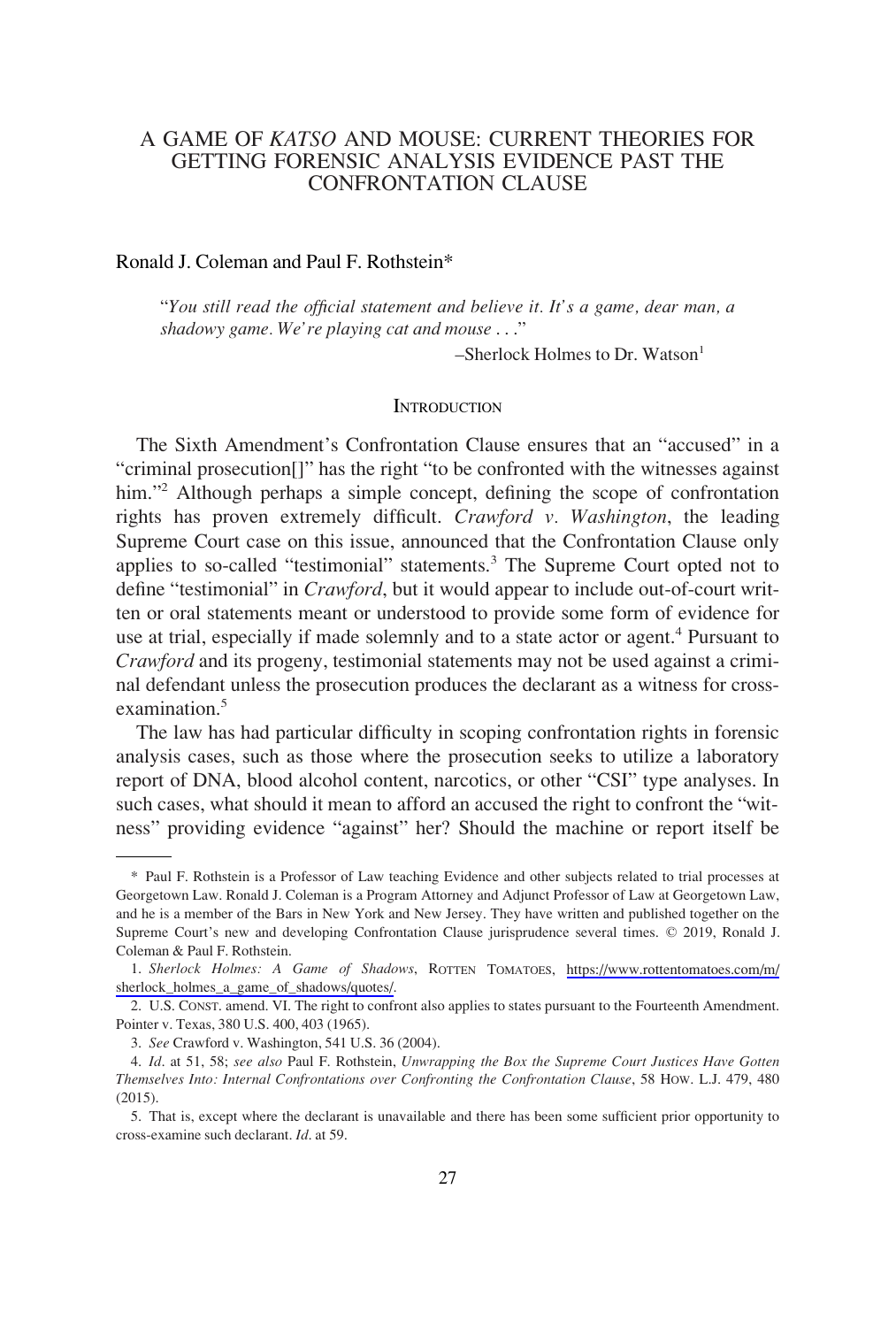considered the accusing "witness," or should a human witness need to be produced? If a human witness is required, should it be the individual conducting the test, the one preparing the report, a supervisor responsible for reviewing and quality-controlling the report, or someone else? Should it matter whether the individual was involved in the test at all? Should it matter whether the report was prepared for use against the defendant or for some other purpose, such as medical treatment? And what if the prosecution does not seek to enter the report into evidence at all, but instead offers testimony from an independent expert who discusses the contents of the report? With so many issues to consider, prosecutors and defendants may have difficulty predicting how the Confrontation Clause will apply in any given forensic analysis case. Indeed, in the absence of clear guidance, these stakeholders may resort to something of a game of admissibility "cat and mouse," under which evasion and posturing becomes the substitute for clear rules and predictable outcomes.

Dissenting from the denial of certiorari in *Stuart v. Alabama*, Justice Gorsuch recently recognized the "decisive role" of forensic evidence in modern criminal trials, but decried the lack of clarity in this area of law, noting the confusion sown by *Williams v. Illinois*, the Supreme Court's last word on this point.<sup>6</sup> The Supreme Court has long appeared eager to find a mechanism for mitigating the difficulties of applying *Crawford* to the forensic analysis context. *Williams* seems to have further exacerbated the problem. The U.S. Court of Appeals for the Armed Forces adopted an innovative approach to forensic analysis evidence under the Confrontation Clause in *United States v. Katso*. <sup>7</sup> A *Katso*-like approach has appeal given its focus on assuring an adequate basis for cross-examination and illumination of errors and biases.<sup>8</sup> Recognition of a *Katso*-like approach could be one sensible path for the Court to take, but when faced with the opportunity to adopt such an approach in *Stuart*, the Court opted to deny certiorari and leave the law unresolved.<sup>9</sup>

The purpose of this Article is to analyze modern Confrontation Clause and forensic analysis jurisprudence and present six theories through which to argue that forensic analysis evidence is admissible consistent with the Confrontation Clause. The theories presented here are not intended to be employed individually, but rather combined to diminish the possibility that the Confrontation Clause will necessitate exclusion of such evidence. Part I discusses background on the Confrontation Clause. Part II describes the recent illustrative cases of *Katso* and *Stuart*. Part III presents our six theories and explores how

<sup>6. 139</sup> S. Ct. 36, 36 (2018) (Gorsuch, J., dissenting from denial of cert.) (internal quotation marks and citation omitted). Justice Sotomayor joined Justice Gorsuch's dissenting opinion. The facts of *Stuart* are discussed below. *See infra* Part II.B.

<sup>7. 74</sup> M.J. 273 (C.A.A.F. 2015). The facts of *Katso* are discussed below. *See infra* Part II.A.

<sup>8.</sup> *See id*. at 282.

<sup>9.</sup> *See generally Stuart*, 139 S. Ct. 36.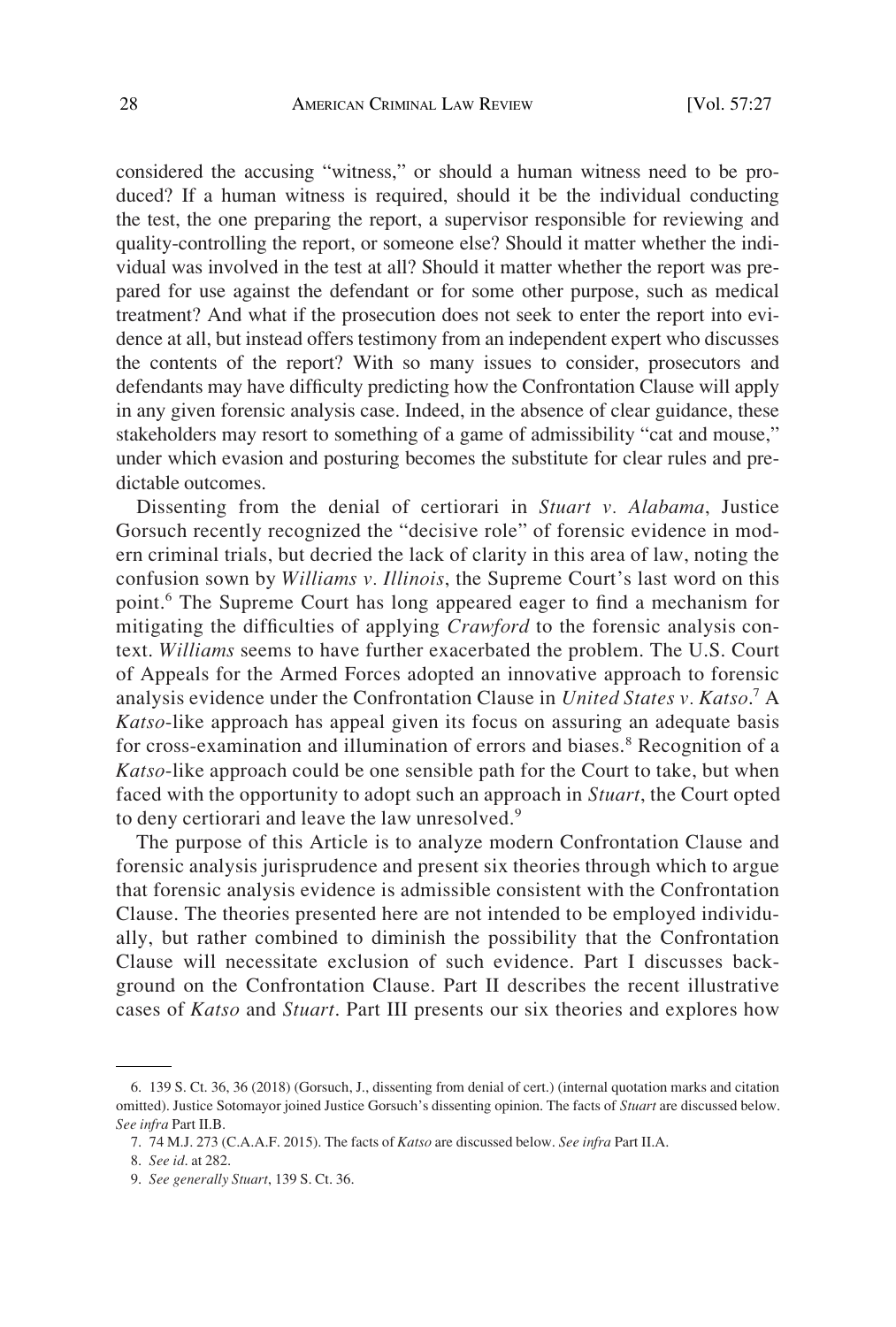#### I. BACKGROUND ON THE CONFRONTATION CLAUSE

In the nearly quarter century prior to the Supreme Court's landmark decision in *Crawford*, 10 the "reliability" analysis set out in *Ohio v. Roberts*<sup>11</sup> guided the courts in Confrontation Clause cases. Under the *Roberts* regime, in order to admit a hearsay statement against a criminal defendant, the Confrontation Clause required the non-testifying declarant to be unavailable and the statement itself to be reliable (that is, it needed to "bear<sup>[]</sup> adequate 'indicia of reliability'").<sup>12</sup> In *Crawford*, however, the Supreme Court rejected the *Roberts* reliability test and ushered in the modern Confrontation Clause paradigm, which analyzes whether the statement in question is "testimonial."<sup>13</sup> In this Part, we will provide background on the testimonial statement paradigm, the primary purpose analysis, and the Confrontation Clause and forensic analysis evidence.

### A. *Testimonial Statement Paradigm*

In *Crawford*, a defendant, Michael Crawford, was charged with crimes relating to stabbing another man, and the state sought to introduce certain tape-recorded statements made to the police by the defendant's wife (who was unable to testify pursuant to state marital privilege rules).<sup>14</sup> Crawford argued that admission of the tape-recorded statements violated his federal Confrontation Clause rights,<sup>15</sup> but the tape was played for the jury and Crawford was convicted.<sup>16</sup> Following appeals, the Supreme Court granted certiorari and found that admission of the taped statements without the opportunity to cross-examine the declarant violated the Confrontation Clause.<sup>17</sup>

Justice Scalia, writing for the Court, considered the Clause's text and the lengthy common law history of the right to confront.<sup>18</sup> He concluded that, although the ultimate goal of the Confrontation Clause is reliability of evidence, the Clause grants a procedural right to have such reliability tested in a specific manner: cross-examination.<sup>19</sup> The text of the Clause applies to a "witness"

<sup>10. 541</sup> U.S. at 36.

<sup>11. 448</sup> U.S. 56 (1980).

<sup>12.</sup> *Id*. at 66 (citation omitted). Pursuant to *Roberts*, reliability could be inferred where evidence falls into a "firmly rooted hearsay exception." *Id*.

<sup>13.</sup> *Crawford*, 541 U.S. at 50–53.

<sup>14.</sup> *Id*. at 38–40. Under Washington state law, marital privilege generally barred a spouse from testifying in the absence of consent from the other spouse, but such privilege did not cover out-of-court statements made by a spouse which were admissible pursuant to a hearsay exception. *Id*. at 40.

<sup>15.</sup> *Id*. at 40–41.

<sup>16.</sup> *Id*. at 38.

<sup>17.</sup> *Id*. at 38–42, 68–69.

<sup>18.</sup> *Id*. at 42–61.

<sup>19.</sup> *Id*.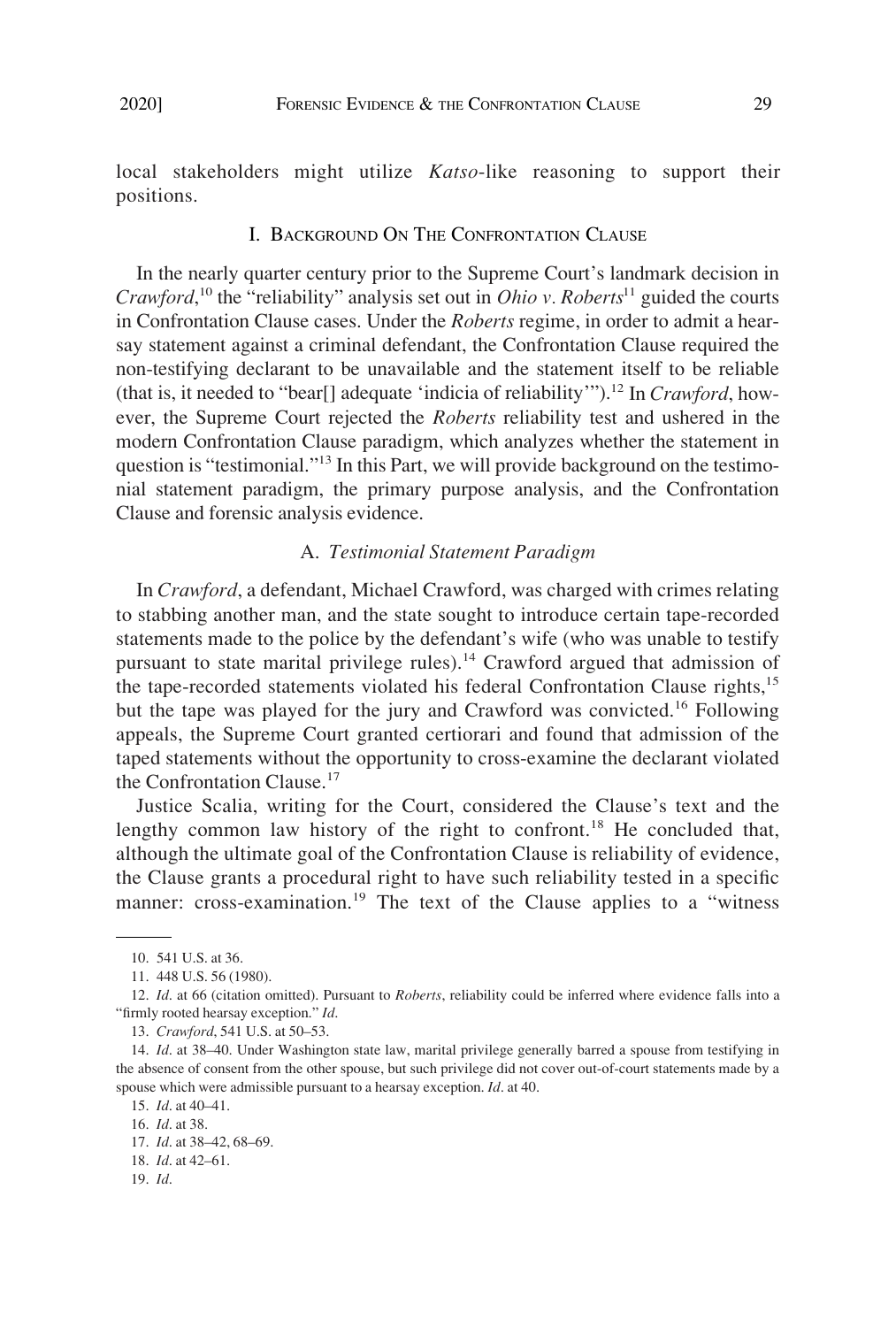against" an accused, in other words, those bearing "testimony."<sup>20</sup> "Testimony" would typically be a "solemn declaration or affirmation made for the purpose of establishing or proving some fact."<sup>21</sup> Justice Scalia found that, consistent with the history and text of the Clause, a certain class of out-of-court statements made by a non-testifying witness could be considered "testimonial."<sup>22</sup> He further found that such statements could not be introduced against a criminal defendant, absent unavailability and a prior opportunity for cross-examination.<sup>23</sup> Justice Scalia did not provide a full definition of what would fall within the category of "testimonial" statements, but he acknowledged that the category at least covered statements made during police interrogations, as well as prior testimony at a former trial, before the grand jury, or at a preliminary hearing.<sup>24</sup>

In his concurring opinion, Chief Justice Rehnquist registered his disapproval of the Court's new interpretation of the Confrontation Clause.<sup>25</sup> He noted that while the Court left setting out a "comprehensive definition of 'testimonial'" for another day, state and federal prosecutors "need[ed] answers as to what beyond the specific kinds of 'testimony' the Court lists . . . is covered by the new rule."26 The Court had, according to the Chief Justice, "cast[] a mantle of uncertainty over future criminal trials in both federal and state courts[.]"27

In future cases, the Court would seek to better define the contours of the *Crawford* paradigm. One important consideration the Court has analyzed is the "primary purpose" of the statement.

### B. *Primary Purpose Analysis*

In evaluating whether a given statement is testimonial, the Court has analyzed the statement's objective "primary purpose."28 Specifically, as set out in *Michigan v*. *Bryant*,<sup>29</sup> if the Court determines that the objective primary purpose of the statement is to create an *ex parte* substitute for in-court testimony (e.g., to prove prior events potentially relevant to subsequent prosecution), the statement will be testimonial.<sup>30</sup> If, however, the statement is made for some other purpose, such as to aid in an ongoing emergency, it will be nontestimonial.<sup>31</sup> Although *Bryant* is the

29. 562 U.S. 344.

31. *See id*.

<sup>20.</sup> *Id*. at 51 (internal quotation marks and citation omitted).

<sup>21.</sup> *Id*. (citing 2 N. WEBSTER, AN AMERICAN DICTIONARY OF THE ENGLISH LANGUAGE (1828)).

<sup>22.</sup> *Id*. at 42–68.

<sup>23.</sup> *Id*. at 68.

<sup>24.</sup> *Id*. In one of the formulations of the "testimonial" class of statements that Justice Scalia references as an example, such statements include the "functional equivalent" of "*ex parte* in-court testimony . . . that declarants would reasonably expect to be used prosecutorially." *Id*. at 51 (citation omitted).

<sup>25.</sup> *Id*. at 69 (Rehnquist, C.J., concurring). Justice O'Connor joined the Chief Justice in his concurrence. *Id*.

<sup>26.</sup> *Id*. at 68, 75.

<sup>27.</sup> *Id*. at 69.

<sup>28.</sup> *See, e.g*., Michigan v. Bryant, 562 U.S. 344 (2011); Davis v. Washington, 547 U.S. 813 (2006).

<sup>30.</sup> *Id*. at 356–59.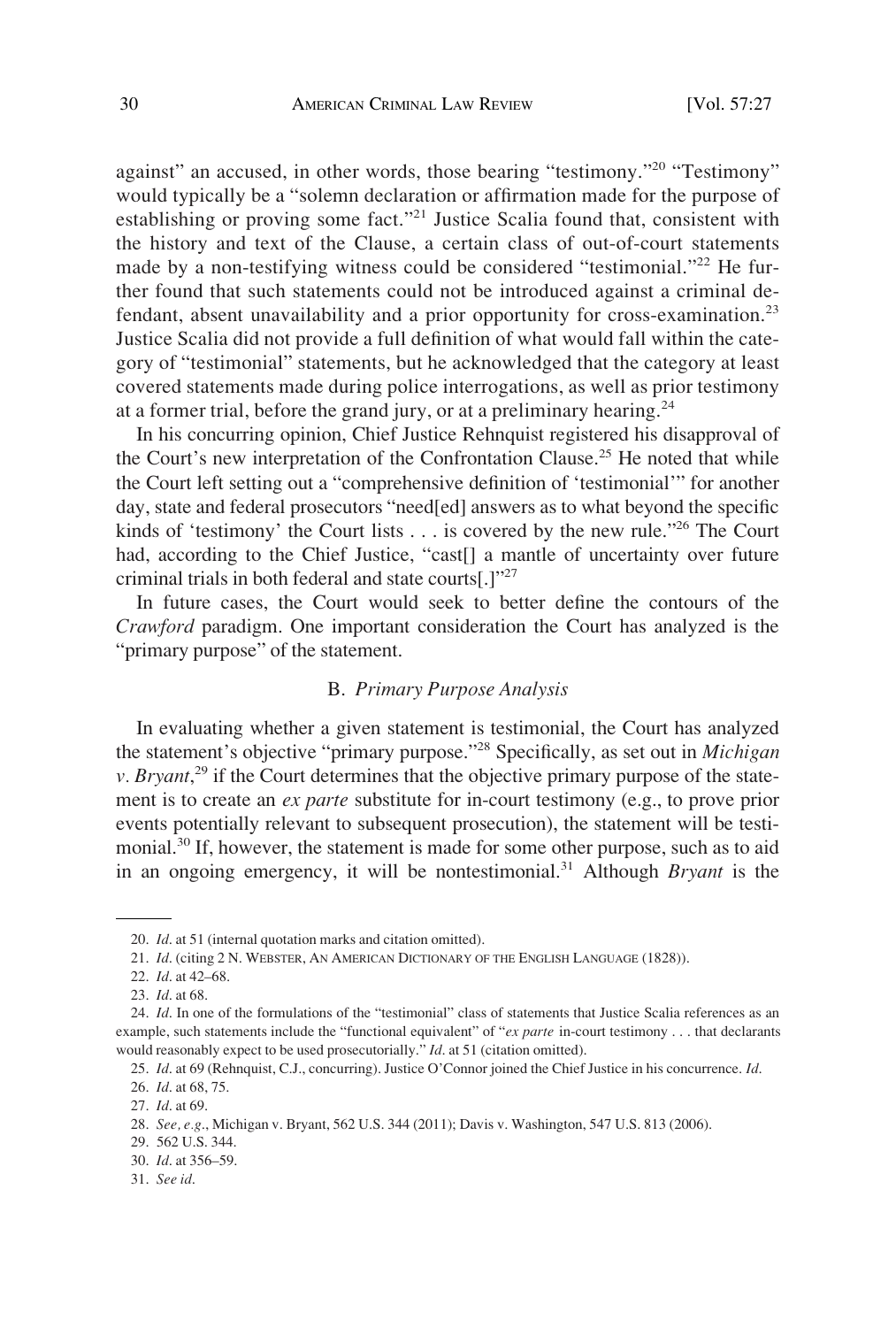leading case on the Court's "primary purpose" analysis, it built upon the Court's earlier decision in *Davis v. Washington*. <sup>32</sup> In *Davis*, the Court considered two consolidated appeals of domestic disturbance cases: (1) *State v. Davis*, <sup>33</sup> in which the prosecution sought to enter evidence from a 911 call prior to police arriving on the scene;<sup>34</sup> and (2) *Hammon v. State*,<sup>35</sup> in which the prosecution sought to introduce statements made by the victim after the police arrived and the accused seemed under control.<sup>36</sup> The Court determined that statements made during the course of police interrogations would be nontestimonial if made under circumstances which objectively indicate that the "primary purpose" of such interrogation is to assist police in meeting an ongoing emergency.<sup>37</sup> Conversely, such statements would be testimonial where circumstances objectively indicated no ongoing emergency existed, and the interrogation's "primary purpose" was to prove or establish prior events potentially relevant to subsequent prosecution.<sup>38</sup> Consistent with these determinations, the Court found that the statements made after officers arrived on the scene in *Hammon* were testimonial, but the statements made during the 911 call prior to police arrival in *State v. Davis* were nontestimonial.<sup>39</sup>

*Bryant* greatly expanded upon the "primary purpose" concept discussed in *Davis v. Washington*. 40 In *Bryant*, the police found a gunshot victim mortally wounded in a gas station parking lot.<sup>41</sup> Statements made by the victim to the police minutes prior to the arrival of emergency medical services implicated Richard Bryant.<sup>42</sup> The victim was brought to the hospital where he passed away in the following hours.<sup>43</sup> At Bryant's trial, police officers from the scene testified as to what the victim told them.<sup>44</sup> Bryant was convicted of, among other things, second-

- 37. *Id*. at 818–22.
- 38. *Id*. at 822.

39. *Id*. at 827–31. In his opinion concurring in the judgment in part and dissenting in part, Justice Thomas noted that the Court in *Crawford* had abandoned the *Roberts* reliability analysis (which it had described as "inherently, and therefore permanently, unpredictable"), and two years later in *Davis*, the Court was adopting an "equally unpredictable" test which requires district courts to "divin[e] the 'primary purpose' of police interrogations." *Id*. at 834 (Thomas, J., dissenting) (internal quotation marks and citations omitted) (emphasis omitted).

- 43. *Id*.
- 44. *Id*.

<sup>32. 547</sup> U.S. 813.

<sup>33. 111</sup> P.3d 844 (Wash. 2005).

<sup>34.</sup> The Court noted that even if 911 operators are not law enforcement officers, they may be considered agents of law enforcement where they interrogate 911 callers. *See Davis*, 547 U.S. at 823 n.2. Accordingly, the Court considered, for purposes of its opinion and without offering a decision on the point, such operators' acts to be police acts, and left open when or if a statement made to an individual other than law enforcement personnel would be "testimonial." *Id*.

<sup>35. 829</sup> N.E.2d 444 (Ind. 2005).

<sup>36.</sup> *Davis*, 547 U.S. at 819–21.

<sup>40.</sup> Michigan v. Bryant, 562 U.S. 344, 358–60 (2011).

<sup>41.</sup> *Id*. at 349.

<sup>42.</sup> *Id*. at 349–50.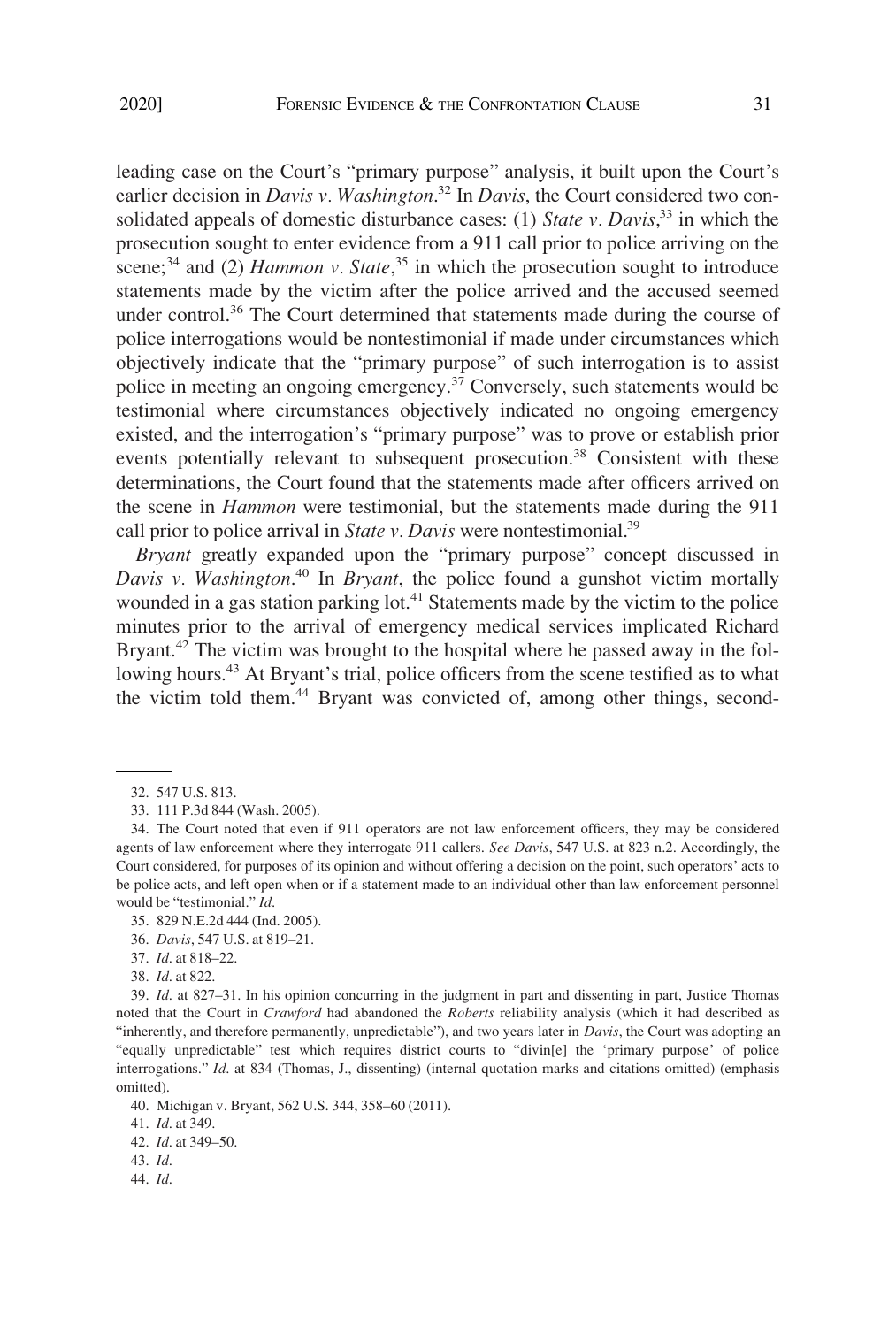degree murder.<sup>45</sup> After appeals, the Supreme Court granted certiorari.<sup>46</sup>

Justice Sotomayor, writing for the Court, reaffirmed that an "ongoing emergency" was one of the most important circumstances that informs the "primary purpose" of the interrogation, $47$  but noted that it was not the only possible such circumstance:

Whether formal or informal, out-of-court statements can evade the basic objective of the Confrontation Clause, which is to prevent the accused from being deprived of the opportunity to cross-examine the declarant about statements taken for use at trial. When, as in *Davis*, the primary purpose of an interrogation is to respond to an "ongoing emergency," its purpose is not to create a record for trial and thus is not within the scope of the Clause. But there may be *other* circumstances, aside from ongoing emergencies, when a statement is not procured with a primary purpose of creating an out-of-court substitute for trial testimony. In making the primary purpose determination, standard rules of hearsay, designed to identify some statements as reliable, will be relevant. Where no such primary purpose exists, the admissibility of a statement is the concern of state and federal rules of evidence, not the Confrontation Clause.<sup>48</sup>

Unlike in *Davis*, *Bryant* required the Court to consider a situation where an "ongoing emergency" extended beyond the instant victim to include potential threats to responding police and the general public.<sup>49</sup> In determining whether the "primary purpose" of a police interrogation was to assist in an "ongoing emergency," the Court noted it would "objectively evaluate the circumstances in which the encounter occur[ed] and the statements and actions of the parties."50 The Court considered such circumstances, statements, and actions in *Bryant*, and concluded that the victim's statements were not testimonial and the Confrontation Clause would not bar their admission.<sup>51</sup>

51. *Id*. at 377–78. In reaching this conclusion, the Court considered many items, including for example that the case involved a gun, that the victim's statements did not indicate the dispute was private or that the threat had ended, that neither the victim nor the police knew the shooter's location, that the victim was suffering from a mortal wound and bleeding, and that the situation and interrogation was informal. *Id*. at 374–77.

<sup>45.</sup> *Id*. It should be noted that Bryant's trial took place prior to the Supreme Court's decisions in *Crawford* and *Davis*, but such precedent would have been considered on appeal. *Id*. at 350.

<sup>46.</sup> *Id*. at 352.

<sup>47.</sup> *Id*. at 361. This would be the case because such emergency focuses those involved on something other than proving prior events potentially relevant to subsequent prosecution. *Id*. at 358–61.

<sup>48.</sup> *Id*. at 358–59.

<sup>49.</sup> *Id*. at 359.

<sup>50.</sup> *Id*. The Court pointed out that an additional benefit of this approach was that it would ameliorate issues associated with looking at only one participant's intention—in particular the problem of "mixed motives" of the interrogators and declarants. *Id*. at 367–69. Examples of mixed motives discussed by the Court included police acting as both criminal investigators and first responders, and victims making statements to police to end a threat but also wanting an attacker to be incapacitated or rehabilitated. *Id*. at 368. Justice Scalia, in his dissent, was "at a loss" as to how the Court's analysis would ameliorate the "mixed motive" problem, given that if it were difficult to discern the primary purpose of a declarant with a mixed motive, adding the "mixed motives" of a police officer would only compound the difficulty. *Id*. at 383 (Scalia, J., dissenting).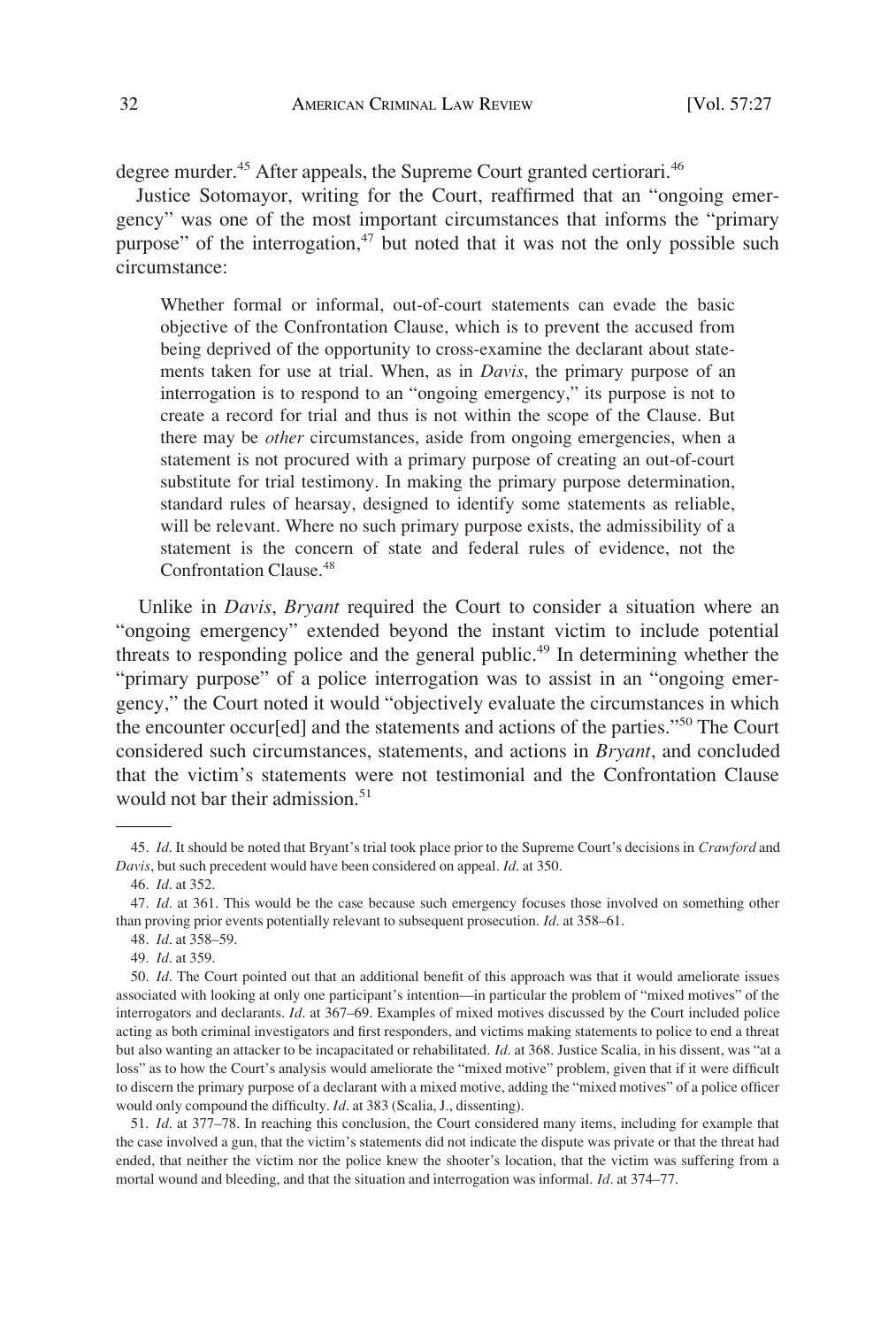Justice Thomas concurred in the judgment because he felt that the victim's questioning lacked sufficient "formality and solemnity" for such statements to be "testimonial."<sup>52</sup> He criticized the "primary purpose" test for being "'an exercise in fiction' that is 'disconnected from history' and [that] 'yields no predictable results."<sup>53</sup>

Justice Scalia, in his dissenting opinion, charged the Court with being the "obfuscator of last resort."54 He argued that the Court's decision would require "judges to conduct open-ended balancing tests and amorphous, if not entirely subjective, inquiries into the totality of the circumstances bearing upon reliability."<sup>55</sup> He also pointed to the "incoherent" result of the Court's attempt to "fit its resurrected interest in reliability into the *Crawford* framework," when in fact "[r]eliability tells us *nothing* about whether a statement is testimonial."56 Justice Scalia further stated that neither *Davis* nor *Crawford* addressed whose perspective was significant when assessing an interrogation's primary purpose: the interrogator's, the declarant's, or both.57 According to Justice Scalia, while the Court in *Bryant*  chose to adopt a test based on the purposes of both, solely the declarant's intention should be relevant.<sup>58</sup>

55. *Id*. at 393 (internal quotation marks and citation omitted); *see also* David Crump, *Overruling* Crawford v. Washington*: Why and How*, 88 NOTRE DAME L. REV. 115, 132–37 (2012) (discussing problems with "primary purpose" test in *Davis* and *Bryant*).

56. *Bryant*, 562 U.S. at 392. For instance, Justice Scalia noted that:

Hearsay law exempts business records . . . because businesses have a financial incentive to keep reliable records. . . . The Sixth Amendment also generally admits business records into evidence, but not because the records are reliable or because hearsay law says so. It admits them "because having been created for the administration of an entity's affairs and not for the purpose of establishing or proving some fact at trial—they are not" weaker substitutes for live testimony.

#### *Id*. (citation omitted).

57. *Id*. at 381.

For an out-of-court statement to qualify as testimonial, the declarant must intend the statement to be a solemn declaration rather than an unconsidered or offhand remark; and he must make the statement with the understanding that it may be used to invoke the coercive machinery of the State against the accused.

*Id.* at 381. Accordingly, the "hidden purpose of an interrogator cannot substitute for the declarant's intentional solemnity or his understanding of how his words may be used." *Id*. Justice Ginsburg, in her dissenting opinion, agreed that it was the declarant's intention that was relevant, and the decision of the Court "confounds our recent Confrontation Clause jurisprudence, . . . which made it plain that '[r]eliability tells us nothing about whether a statement is testimonial [.]'" *Id*. at 395 (Ginsburg, J., dissenting) (citation omitted). Justice Ginsburg also noted that "dying declarations"—"statements made by a person about to die and aware that death was imminent" were a well-established exception to admitting out-of-court statements in the law inherited from England, and, had that issue been properly raised before the Court, she would have taken up the question of whether such exception survived recent Confrontation Clause jurisprudence. *Id*. at 395–96.

<sup>52.</sup> *Id*. at 378 (Thomas, J., concurring).

<sup>53.</sup> *Id*. at 379 (citing his own opinion, concurring in the judgment in part and dissenting in part, in Davis v. Washington, 547 U.S. 813, 839 (2006)).

<sup>54.</sup> *Id*. at 380 (Scalia, J., dissenting).

<sup>58.</sup> *Id*. at 381–82. As Justice Scalia stated: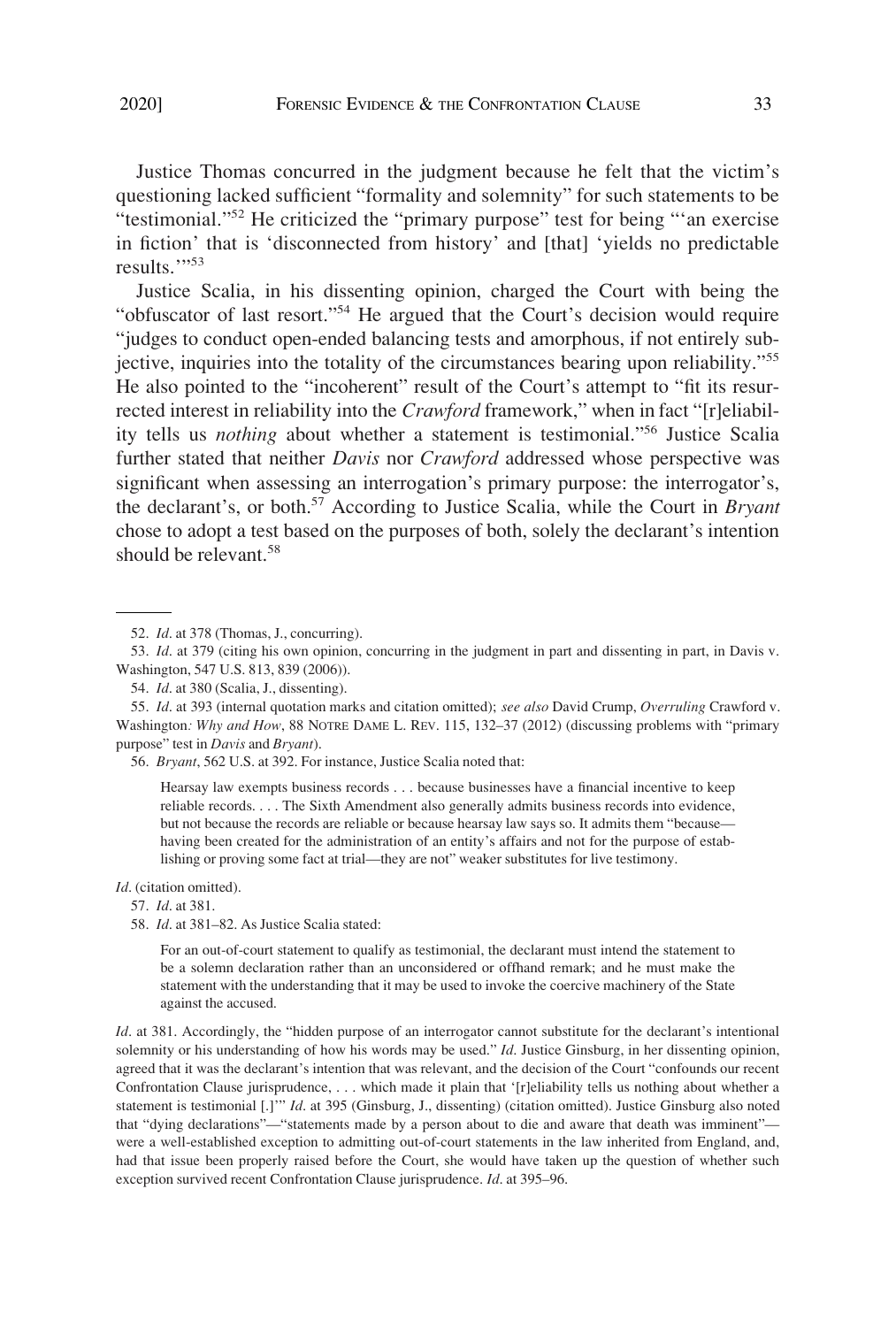While courts may have difficulty making "primary purpose" determinations and evaluating whether statements are testimonial, such difficulty is compounded when courts are faced with cases involving statements resulting from forensic analysis, such as those contained in laboratory reports. It is to this area that we now turn.

#### C. *Confrontation Clause and Forensic Analysis Evidence*

Over the last decade, the Supreme Court has had several occasions to consider forensic analysis evidence in the context of the Confrontation Clause: *Melendez-Diaz v. Massachusetts*, <sup>59</sup>*Bullcoming v. New Mexico*, 60 and *Williams v. Illinois*. 61 *Melendez-Diaz* was the first major Supreme Court case in this area.

### 1. *Melendez-Diaz v. Massachusetts*

Luis Melendez-Diaz was charged with crimes related to selling cocaine.<sup>62</sup> Melendez-Diaz and another man, Thomas Wright, were arrested after the police found several clear plastic bags containing a substance that looked like cocaine on Wright and "hidden" in the police cruiser that brought the two men to the station.<sup>63</sup> The prosecution entered the seized bags into evidence at trial along with three "certificates of analysis" presenting results of forensic analysis performed on the substances. 64 Such certificates reflected the weight of the bags and that the seized substance contained cocaine.<sup>65</sup> As required under Massachusetts law, the certificates had also been sworn before a notary by analysts at a Massachusetts state laboratory. 66 Over Melendez-Diaz's objection that *Crawford* required in-person testimony by the analysts if the certificates were to be admitted, such certificates were admitted as "prima facie evidence" of the analyzed narcotic and Melendez-Diaz was convicted.67 Following the appeals process, the U.S. Supreme Court took the case.<sup>68</sup>

Justice Scalia, writing for the Court, had "little doubt" that the certificates fell within the "core class of testimonial statements" the Court previously described in

<sup>59. 557</sup> U.S. 305 (2009).

<sup>60. 564</sup> U.S. 647 (2011).

<sup>61. 567</sup> U.S. 50 (2012).

<sup>62.</sup> *Melendez-Diaz*, 557 U.S. at 308.

<sup>63.</sup> *Id*. Four of the clear white plastic bags were found when police searched Wright. *Id*. Once the men were taken to the station, police did a search of the police cruiser and found a bag containing nineteen smaller bags hidden in the partition between the seats. *Id*.

<sup>64.</sup> *Id*.

<sup>65.</sup> *Id*. 66. *Id*.

<sup>67.</sup> *Id*. at 309.

<sup>68.</sup> *Id*.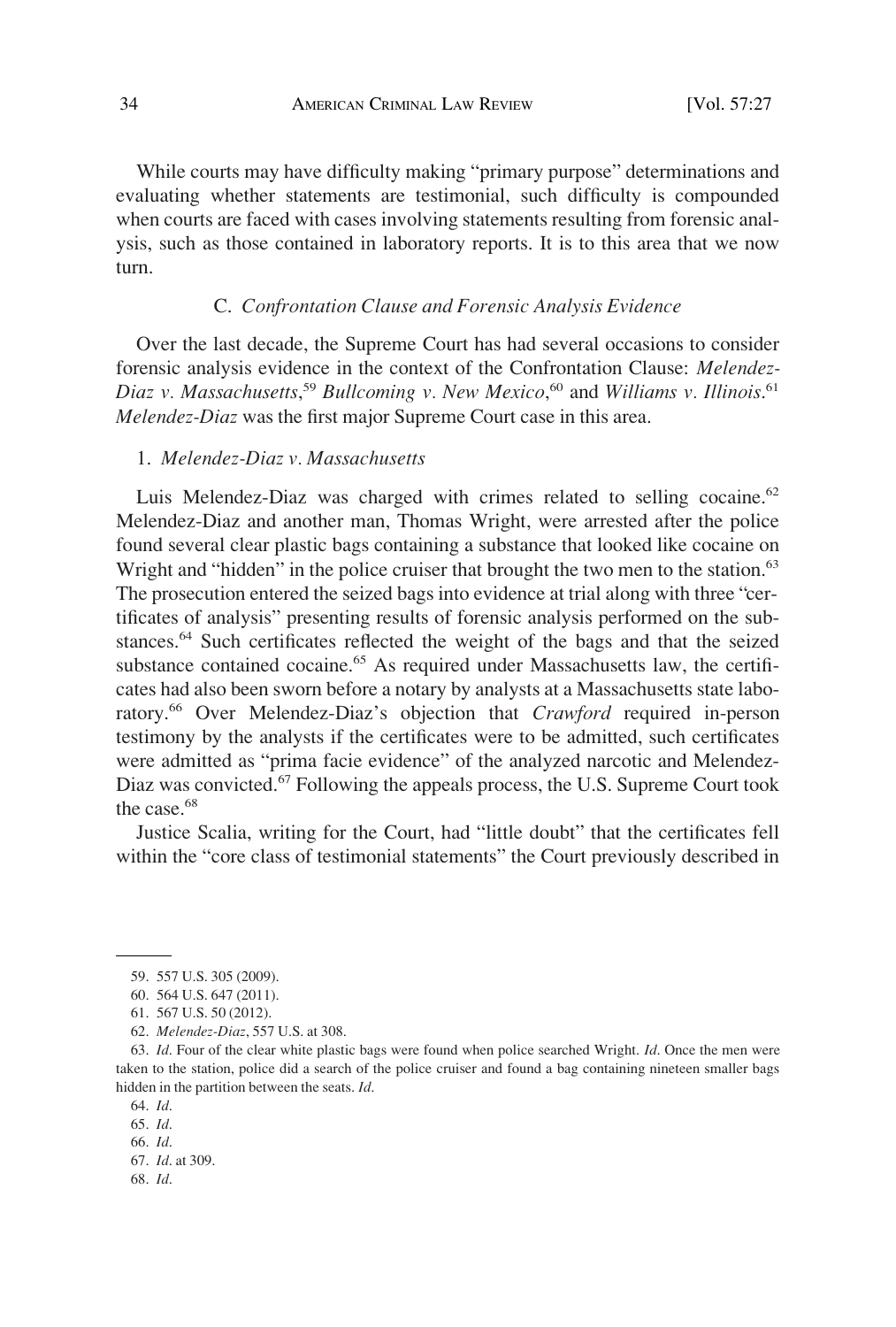*Crawford*. <sup>69</sup> Although referred to as "certificates," such documents were "quite plainly" affidavits.<sup>70</sup> They were "functionally identical" to in-court testimony, doing exactly what a witness would do on direct examination.<sup>71</sup> Not only would the circumstances lead an objective witness to reasonably believe they would be used at trial, but their "*sole purpose*" under state law was to provide "prima facie evidence."<sup>72</sup> Moreover, despite the argument advanced that the analysts were not subject to the Confrontation Clause because they were not "accusatory" or "conventional" witnesses, Justice Scalia found that the analysts themselves were "witnesses" for purposes of the Clause.73 Nor was Justice Scalia persuaded that the "resul[t] of [allegedly] neutral, scientific testing" should be treated differently for Confrontation Clause purposes than a witness recounting past events.<sup>74</sup> The Court concluded that it was error to admit the certificates.<sup>75</sup>

Justice Thomas concurred because he agreed with the Court that the certificates were affidavits. However, he wrote separately to make clear his position that the Confrontation Clause only covers statements in "formalized testimonial materials, such as affidavits, depositions, prior testimony, or confessions."76

In Justice Kennedy's dissent, joined by Justices Alito, Breyer, and Roberts, he argued, among other things, that: (1) there was no need to produce the analyst who prepared the scientific analysis in order to support admission of such analysis; (2) a distinction existed between "conventional witnesses" (to whom the Clause applied) and testing analysts (to whom it did not); and (3) the Court's decision

*Id*. (internal quotation marks and citation omitted).

70. *Id*. (citing *Affidavits*, BLACK'S LAW DICTIONARY (8th ed. 2004), which defines affidavits as "declaration[s] of facts written down and sworn to by the declarant before an officer authorized to administer oaths"). Justice Scalia stated that the certificates were "incontrovertibly a solemn declaration or affirmation made for the purpose of establishing or proving some fact." *Id*. (internal quotation marks and citations omitted).

71. *Id*. at 310–11 (citing Davis v. Washington, 547 U.S. 813, 830 (2006)).

72. *Id*.

73. *Id*. at 313**–**17.

74. *Id*. at 317. For instance, Justice Scalia noted that confrontation is a means of ensuring accurate forensic analysis and was designed to weed out both the fraudulent and incompetent analyst. *Id*. at 318**–**19. Justice Scalia was also unpersuaded by other arguments advanced, including that the certificates should not be subject to the Confrontation Clause because they were similar to business or official records, that Melendez-Diaz had the ability to subpoena the witnesses, or that the "necessities of trial and the adversary process" suggested the requirements of the Clause be relaxed. *Id*. at 319**–**32. Justice Scalia doubted that the "sky w[ould] . . . fall" due to the burdens on the system and pointed out that so-called "notice-and-demand" statutes (which may require a defendant to demand their right to confront an analyst), could further ease any burden. *Id*. at 325**–**27.

75. *Id*. at 329.

76. *Id*. (Thomas, J., concurring).

<sup>69.</sup> *Id*. at 310. Justice Scalia cited to such description of the class of testimonial statements from *Crawford*:

Various formulations of this core class of testimonial statements exist: *ex parte* in-court testimony or its functional equivalent—that is, material such as affidavits, custodial examinations, prior testimony that the defendant was unable to cross-examine, or similar pretrial statements that declarants would reasonably expect to be used prosecutorially; extrajudicial statements . . . contained in formalized testimonial materials, such as affidavits, depositions, prior testimony, or confessions; statements that were made under circumstances which would lead an objective witness reasonably to believe that the statement would be available for use at a later trial.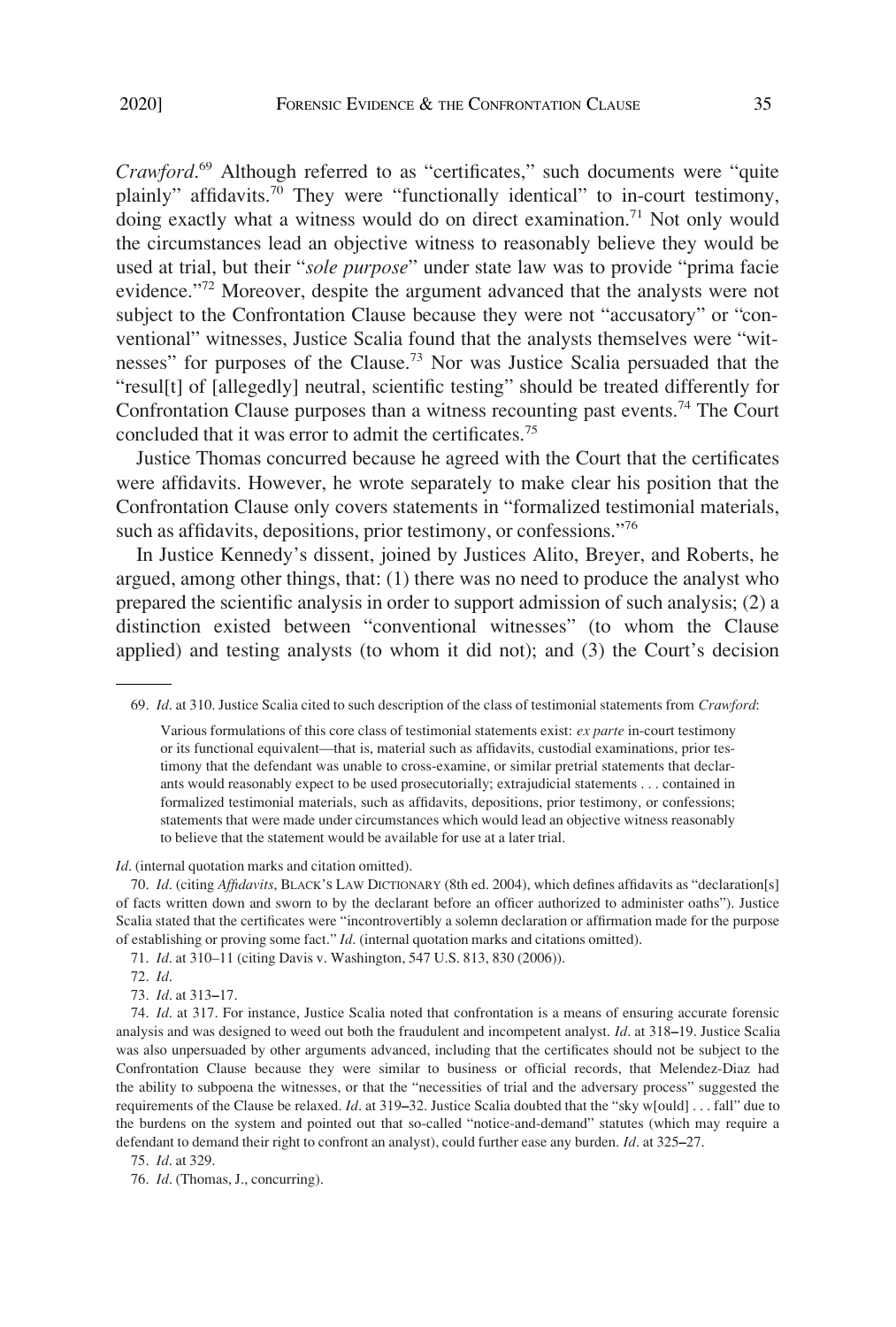would present logistical difficulties and harm law enforcement efforts.<sup>77</sup> In particular, the dissent argued that many individuals are often involved in forensic drug tests and that it would not be clear which individual would need to testify, or whether all of them would.<sup>78</sup> If all such individuals were required to testify, the dissent charged that the Court had basically "forbidden the use of scientific tests in criminal trials."79

After *Melendez-Diaz*, the next major Supreme Court case relating to the Confrontation Clause and forensic analysis evidence was *Bullcoming v. New Mexico*. <sup>80</sup> *Bullcoming* gave the Court another chance to consider which, if any, analyst(s) would be required to testify in support of forensic analysis.

#### 2. *Bullcoming v. New Mexico*

In Bullcoming, Donald Bullcoming was arrested for driving while intoxicated, and the principal piece of evidence at trial was a laboratory report which certified that Bullcoming's blood alcohol concentration (BAC) was well above the relevant threshold.<sup>81</sup> The BAC test required use of a device called a gas chromatograph machine.<sup>82</sup> Operation of such a device requires "specialized knowledge and training," and human error may occur at each step of the gas chromatograph process.<sup>83</sup> At trial, rather than producing the analyst who signed the actual certification, the prosecution instead offered a separate analyst, who neither observed nor participated in the test on Bullcoming's blood, but was familiar with the testing procedures of the laboratory.<sup>84</sup> The New Mexico Supreme Court acknowledged that, in view of *Melendez-Diaz*, the BAC analysis was testimonial.<sup>85</sup> However, it concluded that live testimony from an analyst other than the certifying analyst was sufficient.<sup>86</sup> First, it found that the certifying analyst was a "mere scrivener" who

<sup>77.</sup> *Id*. at 330**–**63. Commenters have also discussed problems with the Court's *Melendez-Diaz* opinion. *See, e.g*., Crump, *supra* note 55, at 137–43; Andrew W. Eichner, *The Failures of Melendez-Diaz v. Massachusetts and the Unstable Confrontation Clause*, 38 AM. J. CRIM. L. 437 (2011).

<sup>78.</sup> *Melendez-Diaz*, 557 U.S. at 332**–**33 (Kennedy, J., dissenting). For example, the Court discusses the following individuals as playing a role in a forensic drug test: (1) a person preparing the sample, putting it in a machine for testing, and retrieving the machine printout; (2) an individual to interpret the machine printout; (3) a person who calibrated the machine and certified that it was in good working order; and (4) a person—such as a laboratory director—who has certified that the subordinates in the laboratory have followed established procedures. *Id*.

<sup>79.</sup> *Id*. The Court also pointed to harms in other contexts, including authentication of documents and establishing chain of custody. *Id*. at 335.

<sup>80. 564</sup> U.S. 647 (2011).

<sup>81.</sup> *Id*. at 651.

<sup>82.</sup> *Id*. at 654.

<sup>83.</sup> *Id*.

<sup>84.</sup> *Id.* at 651. It should be noted that the certifying analyst who was not produced had been very recently placed on unpaid leave for unrevealed reasons. *Id*. at 655.

<sup>85.</sup> *Id*. at 656.

<sup>86.</sup> *Id*. at 651**–**52.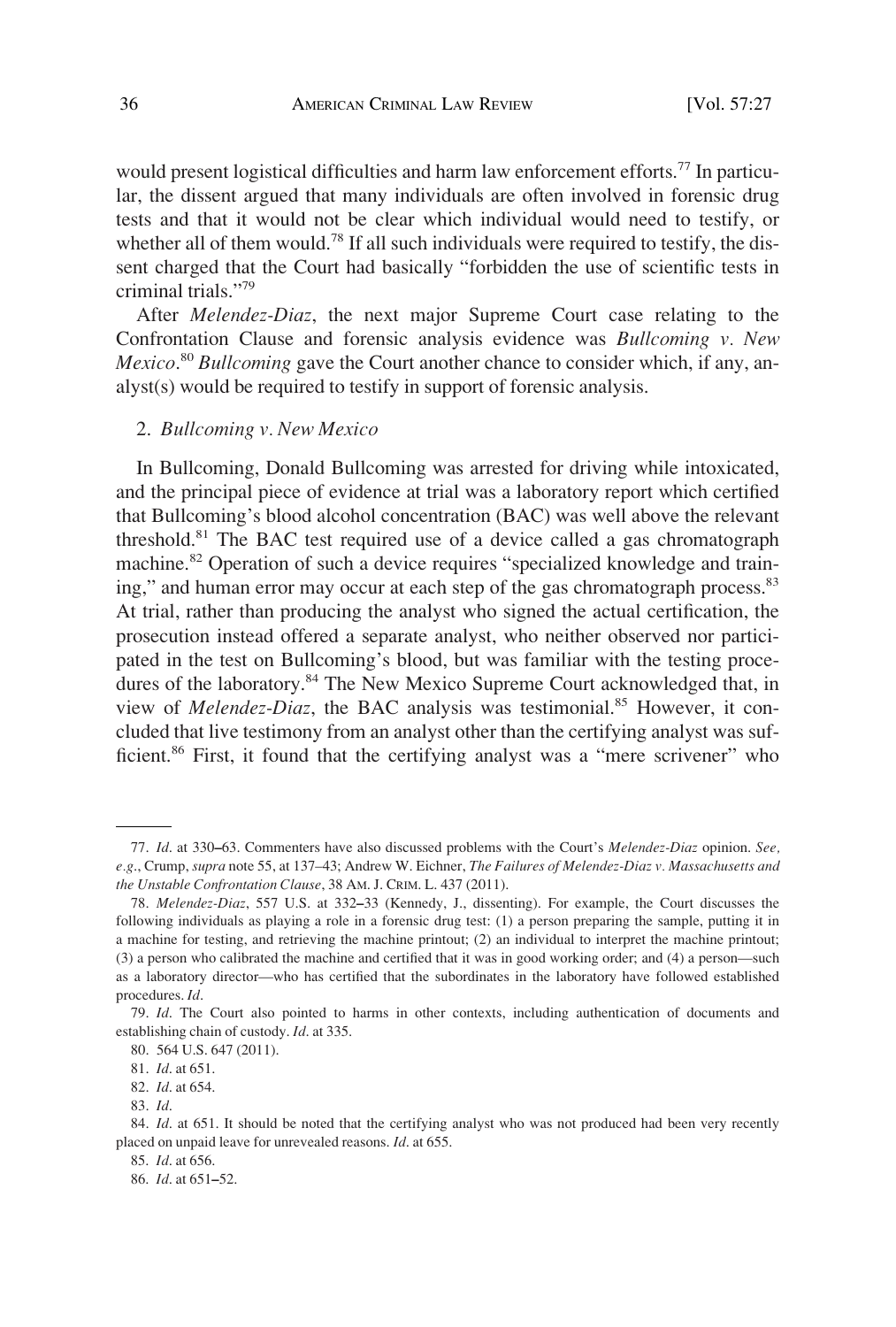only transcribed results that the gas chromatograph machine generated.<sup>87</sup> Second, although the testifying analyst did not participate in the test itself, he was a qualified expert witness with respect to the gas chromatograph machine and so could serve as a "surrogate" for the certifying analyst.<sup>88</sup> The U.S. Supreme Court reversed the New Mexico Supreme Court's judgment.<sup>89</sup>

The Court found that admission of the forensic report containing a testimonial certification through the live testimony of a scientist who did not perform the test reported in the certification, observe the performance of such test, or sign the certification, violated the Confrontation Clause.<sup>90</sup> Such "surrogate" testimony, the Court determined, was insufficient. $91$  The certifying expert was not a "mere scrivener" because (1) he made multiple representations not in the raw machine data, including that the sample was intact and the seal unbroken; (2) the sample number and report number corresponded; (3) he adhered to a protocol; and (4) no condition or circumstance affected the validity of the analysis or integrity of the sample.<sup>92</sup> Further, the "surrogate" testimony of the non-certifying analyst could not convey what the certifying expert knew or observed regarding the events his certification concerned, nor could it expose any lies or lapses on the certifying expert's part.<sup>93</sup> The Court also rejected the state's argument that the affirmations in question were not testimonial.94 Even though the statements in *Melendez-Diaz* were sworn and the BAC report in *Bullcoming* was unsworn, the formalities of the report were sufficient to render the certifying expert's assertions testimonial.<sup>95</sup> Justice Ginsburg argued, in a part of her opinion not commanding a majority of the Court,  $96$  that a constitutional requirement could not be disregarded for convenience, that the Court's opinion would not be altered due to the potential burdens on prosecution, and that predictions of dire consequences were dubious.<sup>97</sup>

96. This part of her opinion was Part IV, in which Justices Kagan, Sotomayor, and Thomas did not join. *Id*. at 651 n.\*.

<sup>87.</sup> *Id*. at 657 (citation omitted).

<sup>88.</sup> *Id*.

<sup>89.</sup> *Id*. at 657**–**58.

<sup>90.</sup> *Id*. at 652. Justices Kagan and Sotomayor joined all but Part IV of the Court's opinion, and Justice Thomas joined all but footnote 6 (relating to a statement being "testimonial" if such statement has the "primary purpose" of proving or establishing past events potentially relevant to subsequent prosecution) and Part IV. *Id*. at 651 n.\*, 659 n.6.

<sup>91.</sup> *Id*. at 652.

<sup>92.</sup> *Id*. at 660.

<sup>93.</sup> *Id*. at 661**–**62. The Court found potentially significant that the testifying analyst was placed on unpaid leave, and the testifying analyst could not speak to that issue. *Id*. The Court also noted that the state had not asserted that the testifying expert had an independent opinion on Bullcoming's BAC. *Id*. at 662.

<sup>94.</sup> *Id*. at 664**–**65.

<sup>95.</sup> *Id*.

<sup>97.</sup> *Id*. at 665 (citations omitted). The Court noted, for example, that retesting of the sample or the existence of a notice-and-demand procedure might mitigate the burdens on law enforcement. *Id*. at 665**–**67. The Court also noted that few cases actually go to trial, and that in forensic cases, defendants will often stipulate to admission of the forensic analysis. *Id*. at 667. Finally, the Court pointed out that, in jurisdictions where an analyst's appearance is part of her job, the "sky has not fallen." *Id*.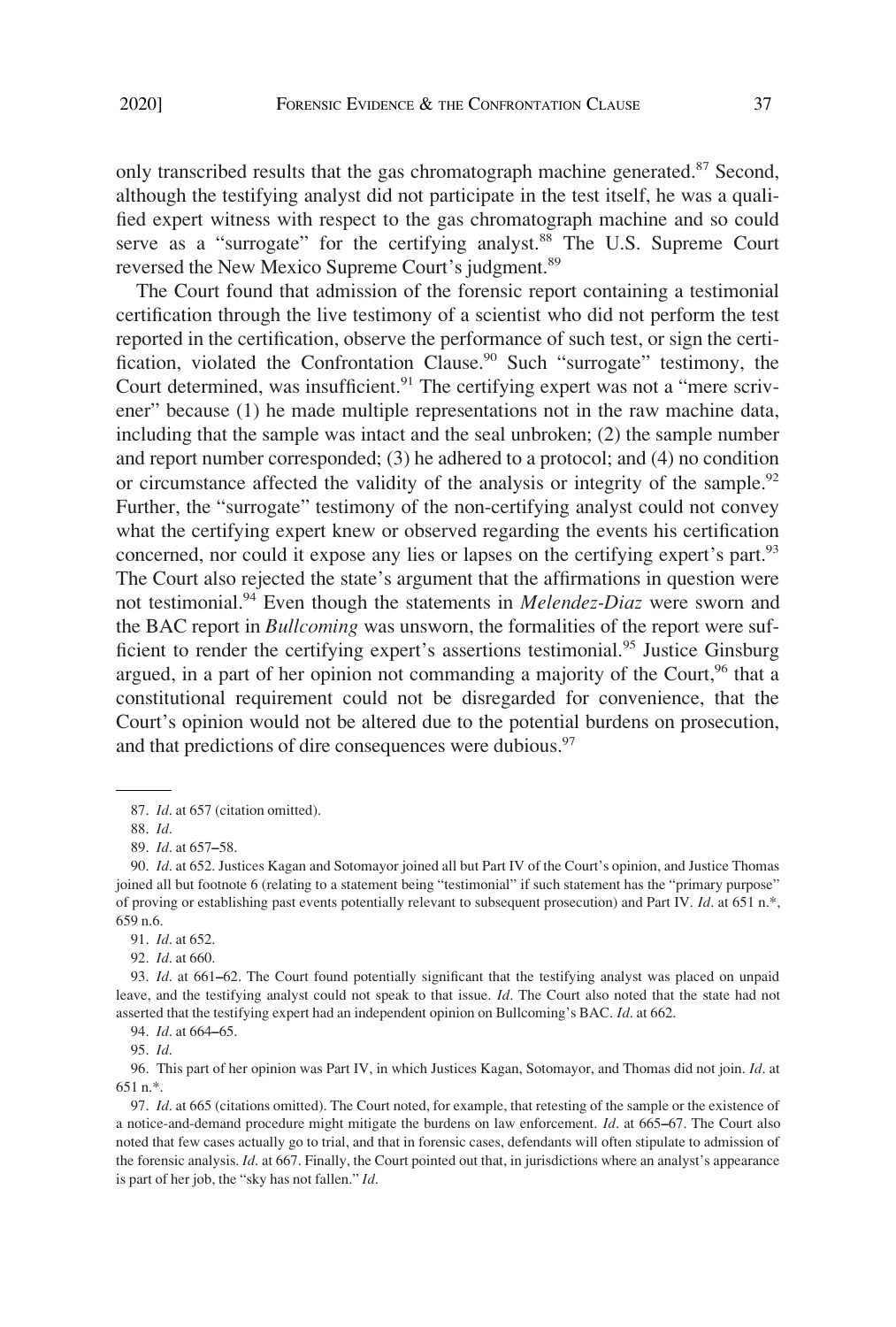Justice Kennedy dissented, along with Justices Roberts, Breyer, and Alito, arguing that the Court should not have taken the "serious misstep" of expanding *Melendez-Diaz* to require testimony of the preparing analyst.<sup>98</sup> The dissent also noted that concepts such as "solemnity," "reliability," and the distinction between utterances aimed at helping police keep the peace and those targeted at proving past events have "weaved in and out of the *Crawford* jurisprudence."99 The dissent pointed to the "ambiguities" in the Court's approach and the difficulty in determining who would need to testify.<sup>100</sup> It also argued that the Court's approach would have an adverse effect on states and prosecutions.<sup>101</sup>

One of the most interesting opinions was Justice Sotomayor's concurrence. Justice Sotomayor wrote separately to highlight that the report was testimonial because its "primary purpose" was evidentiary,<sup>102</sup> and to emphasize the limited nature of the Court's opinion.<sup>103</sup> In particular, Justice Sotomayor described four "factual circumstances" not presented in, and therefore not addressed by, *Bullcoming*. 104 First, it was not a case in which a prosecutor advanced an alternative purpose for the report (such as the need to provide Bullcoming with medical treatment).105 Second, it was not a case in which the testifying individual was a reviewer, supervisor, or other individual with personal, albeit limited, connection to the relevant test.106 Justice Sotomayor noted that it would be a different situation if a supervisor who had observed the analyst conducting the test, for instance, were testifying about the results of a test or a report about such results.<sup>107</sup> However, she noted that the degree of involvement required did not need to be decided in the context of *Bullcoming*. 108 Third, it was not a case in which a qualified expert witness was asked for an independent opinion based on underlying reports not themselves admitted (pursuant to Federal Rule of Evidence 703).<sup>109</sup> Justice Sotomayor

<sup>98.</sup> *Id*. at 674**–**75 (Kennedy, J., dissenting).

<sup>99.</sup> *Id*. at 678.

<sup>100.</sup> *Id*. at 679**–**80.

<sup>101.</sup> *Id*. at 682**–**84 (noting that "increases in subpoenas will further impede the sate laboratory's ability to keep pace with its obligations").

<sup>102.</sup> *Id*. at 668 (Sotomayor, J., concurring). Justice Sotomayor found that, notwithstanding the report not being sworn, for the reasons advanced by the Court, the report and certification had the "primary purpose of creating an out-of-court substitute for trial testimony." *Id*. at 670 (citation omitted).

<sup>103.</sup> *Id*. at 668.

<sup>104.</sup> *Id*. at 668, 672**–**74.

<sup>105.</sup> *Id*. at 672.

<sup>106.</sup> *Id*. at 672**–**73.

<sup>107.</sup> *Id*. at 673.

<sup>108.</sup> *Id*.

<sup>109.</sup> *Id*. FED. R. EVID. 703 states that:

An expert may base an opinion on facts or data in the case that the expert has been made aware of or personally observed. If experts in the particular field would reasonably rely on those kinds of facts or data in forming an opinion on the subject, they need not be admissible for the opinion to be admitted. But if the facts or data would otherwise be inadmissible, the proponent of the opinion may disclose them to the jury only if their probative value in helping the jury evaluate the opinion substantially outweighs their prejudicial effect.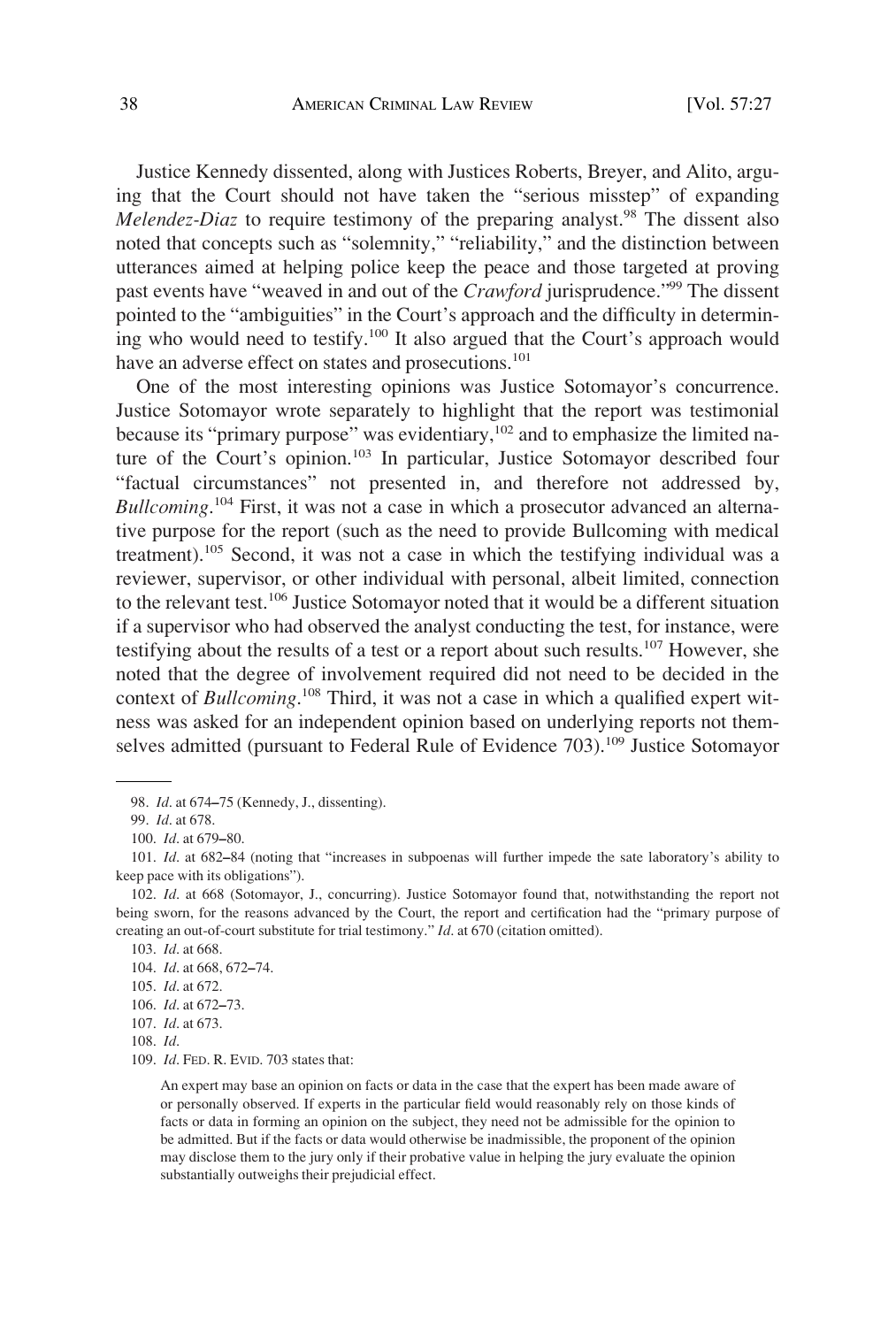continued that it would be a different question whether such an expert could discuss the testimonial statements of others where such statements were not, themselves, admitted.<sup>110</sup> Fourth, and finally, it was not a case where a state sought to admit only machine-generated raw data in conjunction with expert witness testimony, and so the Court needed not decide that.<sup>111</sup>

Perhaps fortuitously, in the next major Supreme Court case on the Confrontation Clause and forensic analysis evidence, *Williams v. Illinois*,<sup>112</sup> the Court was afforded the opportunity to consider a case analogous to Justice Sotomayor's third factual circumstance: the "expert witness" asked for an "independent opinion" regarding an "underlying testimonial" report not itself admitted.<sup>113</sup> The Court in *Williams* would have great difficulty grappling with this issue, and would ultimately produce an opinion that confused more than it clarified.

#### 3. *Williams v. Illinois*

In *Williams*, a case concerning rape among other alleged crimes, a sample of the victim's blood and vaginal swabs were taken while she was being treated at the hospital.<sup>114</sup> A forensic scientist at a state police laboratory confirmed the presence of semen.<sup>115</sup> Evidence suggested that the vaginal swabs were then sent to a separate outside laboratory, Cellmark Diagnostics Laboratory, which responded with a report containing the DNA profile of a male based on semen from the swabs.<sup>116</sup> At that point, Sandy Williams was not yet a suspect for the rape.<sup>117</sup>

A forensic specialist at the state police laboratory, Sandra Lambatos, then conducted a computer search to confirm whether Cellmark's profile matched an entry in the DNA database, and the computer found a match with Williams.<sup>118</sup> After the victim identified Williams in a lineup, Williams was indicted, and he opted for a bench trial before a state judge.<sup>119</sup> The prosecution called three expert forensic witnesses to testify in connection with linking Williams to the crime through DNA: (1) a forensic scientist at the state police lab who confirmed presence of semen on the swabs using an acid phosphatase test; (2) a state forensic scientist who had developed a DNA profile from a blood sample previously collected from Williams by using Short Tandem Repeat (STR) and Polymerase Chain Reaction (PCR)

<sup>110.</sup> *Bullcoming*, 564 U.S. at 673.

<sup>111.</sup> *Id*. at 673**–**74. For a more detailed analysis of what issues the Court decided in *Bullcoming* and what issues it left open, see Ronald J. Coleman & Paul F. Rothstein, *Grabbing the Bullcoming by the Horns: How the Supreme Court Could Have Used* Bullcoming v. New Mexico *to Clarify Confrontation Clause Requirements for CSI-Type Reports*, 90 NEB. L. REV. 502 (2011).

<sup>112. 567</sup> U.S. 50 (2012).

<sup>113.</sup> *Bullcoming*, 564 U.S. at 673.

<sup>114.</sup> *Williams*, 567 U.S. at 59.

<sup>115.</sup> *Id*.

<sup>116.</sup> *Id*.

<sup>117.</sup> *Id*.

<sup>118.</sup> *Id*.

<sup>119.</sup> *Id*. at 59**–**60.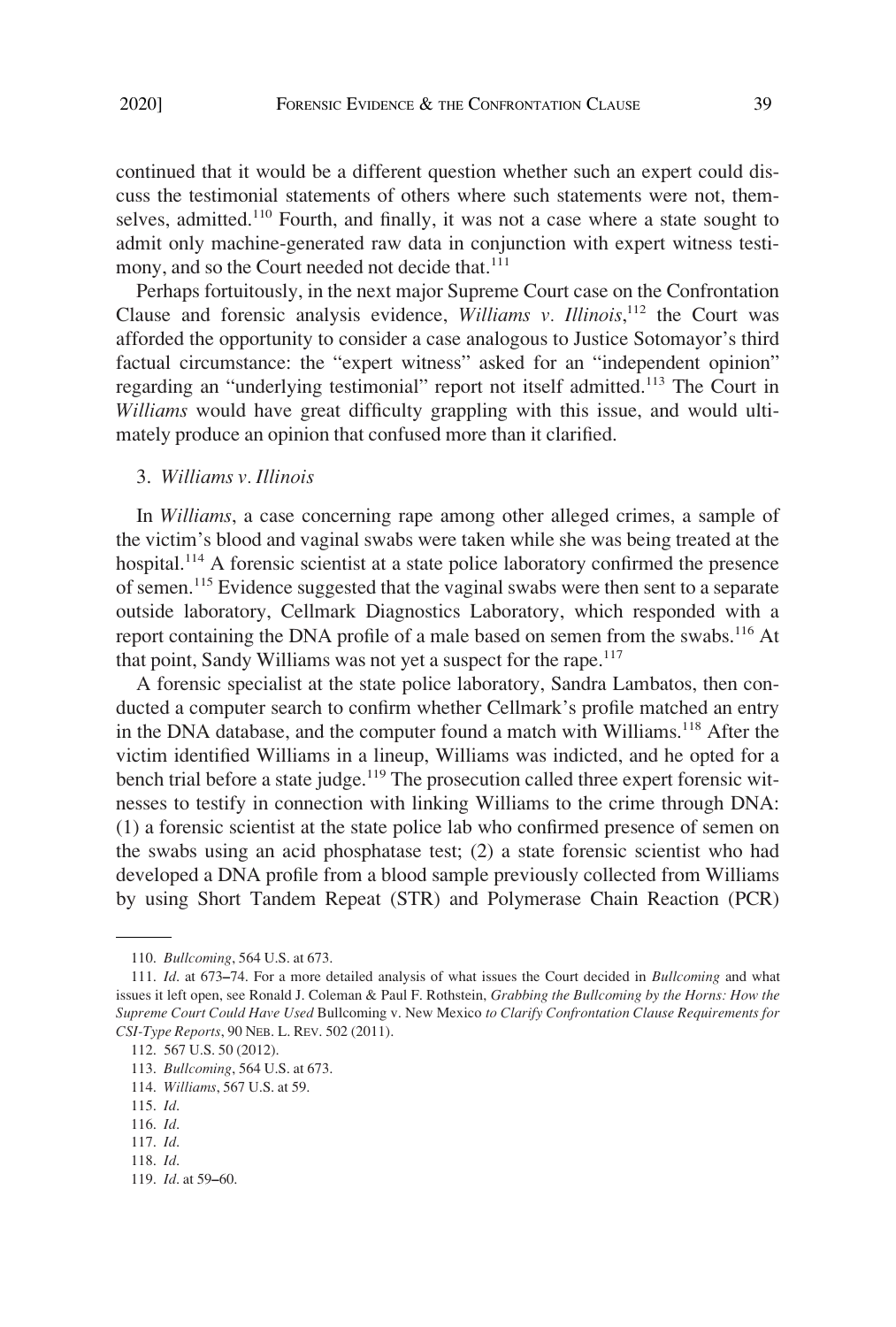techniques; and (3) Lambatos, offered as an expert in forensic DNA analysis and forensic biology.120

Lambatos testified regarding, among other things: (a) the process of using STR and PCR to generate DNA profiles; (b) how one DNA profile could be matched to another; (c) how it was common for one DNA expert to rely on records from another such expert; (d) chain-of-custody issues; and (e) her comparison of the semen from the vaginal swabs with the DNA profile of Williams which she would call a "match."121 The Cellmark report was never admitted into evidence or shown to the factfinder, but Lambatos admitted on cross-examination that her testimony relied on the Cellmark profile, even though she did not observe or conduct any testing on the swabs. $^{122}$ 

The defense sought to exclude portions of Lambatos' testimony implicating events at Cellmark based on the Confrontation Clause.<sup>123</sup> The prosecution, invoking a state evidence rule similar to Federal Rule of Evidence 703, argued that Lambatos was entitled to disclose facts forming the basis of her opinion even if she was not competent to testify as to such underlying facts.<sup>124</sup> The lower courts refused to exclude the testimony, with the Supreme Court of Illinois finding that when the report was referenced by Lambatos, it was not being offered for "the truth of the matter asserted," but instead to show the underlying data and facts used in rendering her expert opinion.<sup>125</sup> The Supreme Court granted certiorari.<sup>126</sup>

Justice Alito authored the plurality opinion, joined by Justices Roberts, Kennedy, and Breyer.<sup>127</sup> Justice Alito found the Confrontation Clause inapplicable for two independent reasons: (1) the Cellmark report was not offered for its truth; and (2) it was not prepared with the "primary purpose" of accusing Williams.<sup>128</sup> As to the "offered for truth" point, Justice Alito began by reiterating the long-accepted principle that an expert witness could offer an opinion based on facts relating to the events in a case, even where that expert lacked first-hand knowledge of such facts.129 Although in jury trials, Illinois state and federal law normally precluded

127. *Williams*, 567 U.S. at 55. Although Justice Alito's opinion is referred to as the "plurality" opinion, the dissent notes that "in all except [the plurality opinion's] disposition, [Justice Alito's plurality] opinion is a dissent: Five Justices specifically reject every aspect of its reasoning and every paragraph of its explication." *Id*. at 120 (Kagan, J., dissenting).

128. *Id*. at 64–86.

129. *Id*. at 67. Courts at common law had dealt with this situation through either (1) an expert's reliance on facts already established in the record; or (2) use of a hypothetical question to the expert (through which such

<sup>120.</sup> *Id*. at 60.

<sup>121.</sup> *Id*. at 60**–**62.

<sup>122.</sup> *Id*. at 62.

<sup>123.</sup> *Id*. at 62–63.

<sup>124.</sup> *Id*. at 63.

<sup>125.</sup> *Id*. at 64.

<sup>126.</sup> *Id*. For a debate on issues raised in connection with *Williams* and published just before the Supreme Court's opinion was issued, see Ronald J. Coleman & Paul F. Rothstein, Williams v. Illinois *and the Confrontation Clause*, PUBLICSQUARE.NET (Dec. 6, 2011), [http://www.publicsquare.net/2011/12/williams-v](http://www.publicsquare.net/2011/12/williams-v-illinois-confrontation-clause/)[illinois-confrontation-clause/.](http://www.publicsquare.net/2011/12/williams-v-illinois-confrontation-clause/)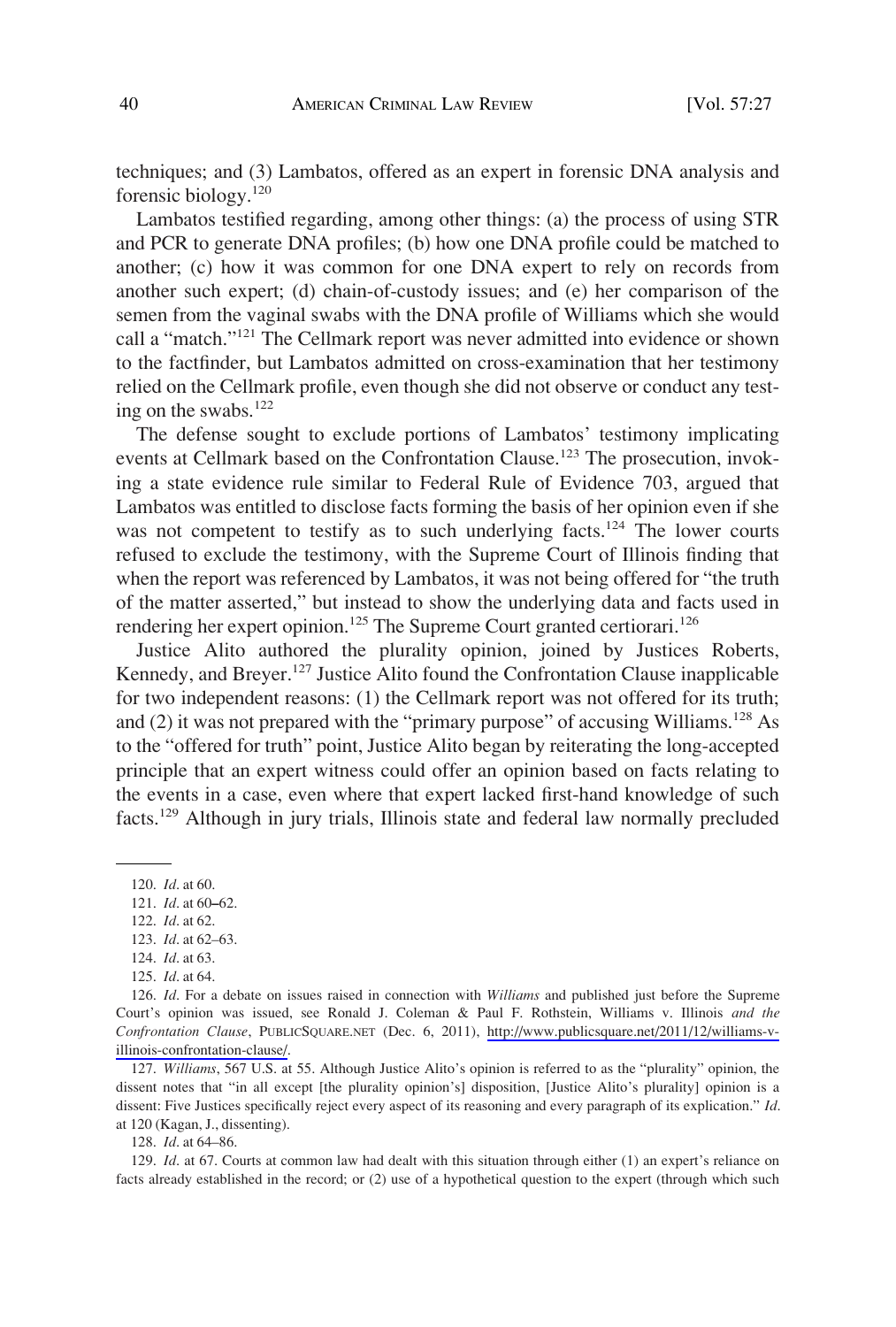experts from disclosing inadmissible evidence underlying their testimony, no such restriction was placed on bench trials (as in this case).130 Justice Alito noted that *Crawford* had reaffirmed the point that the Confrontation Clause did not preclude use of testimonial statements for a purpose other than establishing their truth.<sup>131</sup> He said it was helpful to inventory what Lambatos had actually testified to with respect to Cellmark:

She testified to the truth of the following matters: Cellmark was an accredited lab . . . ; the ISP [state police laboratory] occasionally sent forensic samples to Cellmark for DNA testing . . . ; according to shipping manifests admitted into evidence, the ISP lab sent vaginal swabs taken from the victim to Cellmark and later received those swabs back from Cellmark . . . ; and, finally, the Cellmark DNA profile matched a profile produced by the ISP lab from a sample of petitioner's blood. . . . Lambatos had personal knowledge of all of these matters, and therefore none of this testimony infringed petitioner's confrontation right.

Lambatos did not testify to the truth of any other matter concerning Cellmark. She made no other reference to the Cellmark report, which was not admitted into evidence and was not seen by the trier of fact. Nor did she testify to anything that was done at the Cellmark lab, and she did not vouch for the quality of Cellmark's work.<sup>132</sup>

Justice Alito stated that the principal argument purportedly supporting a Confrontation Clause violation was the following testimony (as referenced by the dissent):

Q: Was there a computer match generated of the male DNA profile *found in semen from the vaginal swabs of [L.J.]* [the victim] to a male DNA profile that had been identified as having originated from Sandy Williams?  $A \cdot Yes$  there was  $^{133}$ 

Justice Alito pointed out that the dissent believed the italicized portion of the above testimony violated the Confrontation Clause because Lambatos did not have personal knowledge that Cellmark's profile was based on the victim's swabs.<sup>134</sup> According to Justice Alito, however, the italicized portion was not offered for its truth, but rather to simply reflect the premise of the question posed.135 He conceded that the dissent's argument "would have force" if Williams had opted for a jury

expert was asked to assume certain factual predicates were true and to voice an opinion based on the given assumptions). *Id*. More recently, courts have allowed experts to offer opinions predicated on facts about which they do not have personal knowledge and no longer require the hypothetical question. *Id*. at 69.

<sup>130.</sup> *Id*. at 69–70.

<sup>131.</sup> *Id*. at 70.

<sup>132.</sup> *Id*. at 70–71 (citations omitted).

<sup>133.</sup> *Id*. at 71 (citations omitted).

<sup>134.</sup> *Id*. at 72.

<sup>135.</sup> *Id*.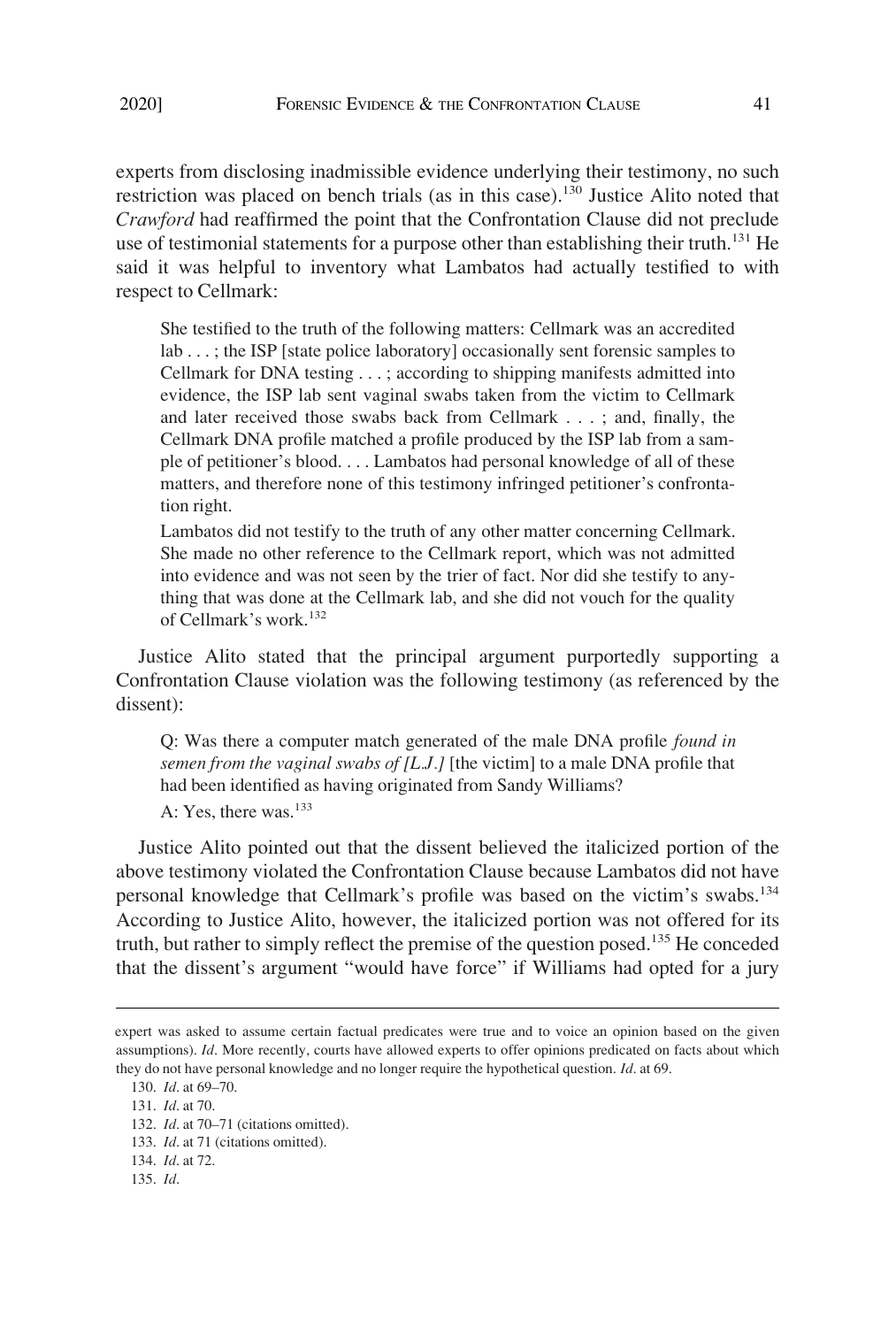trial rather than a bench trial.<sup>136</sup> Justice Alito noted that his conclusion was consistent with *Bullcoming* and *Melendez-Diaz* in that the reports in those cases were introduced and there was no question this was done to prove the truth of the reports' assertions.137

As to the "primary purpose" point, Justice Alito noted that even if the report had been admitted for its truth, there would be no Confrontation Clause violation because the Confrontation Clause refers to testimony by a "witness against" an accused.138 The Court had previously identified two characteristics of the abuses prompting the Confrontation Clause: "(1) they involved out-of-court statements having the primary purpose of accusing a targeted individual of engaging in criminal conduct and (2) they involved formalized statements such as affidavits, depositions, prior testimony, or confessions."<sup>139</sup> The Cellmark report was not prepared with the "primary purpose" of making an accusation against a targeted individual.<sup>140</sup> Its primary purpose was to catch a rapist at large, and those involved could not have known it would be used against Williams (who was neither under suspicion nor in custody) or anyone else in the law enforcement database.<sup>141</sup> It was typical for lab technicians working on creating DNA profiles to not know what would be the consequences of their work, and in many labs, multiple individuals work on a profile (which makes it likely that the purpose of each involved individual is simply to perform her task).<sup>142</sup> Justice Alito concluded that use of a DNA report "prepared by a modern, accredited laboratory bears little if any resemblance to the historical practices that the Confrontation Clause aimed to eliminate."<sup>143</sup>

Justice Breyer wrote a concurring opinion noting that the other opinions failed to adequately answer the following question: "How does the Confrontation Clause apply to the panoply of crime laboratory reports and underlying technical statements written by (or otherwise made by) laboratory technicians? In this context, what, if any, are the outer limits of the 'testimonial statements' rule set forth in [*Crawford*]?"144 He believed additional briefing on this issue would be helpful

<sup>136.</sup> *Id*. at 72–74. He also purported to knock down other arguments, advanced by the dissent, that the state admitted the report's "substance" into evidence. *Id*. at 75–79. He points out, among other things, that Federal Rule of Evidence 703 may permit disclosure of "basis evidence" not admissible for its truth to help a jury evaluate an expert's opinion. *Id*. at 77–78.

<sup>137.</sup> *Id*. at 79. He noted that his conclusion would not lead to abuses suggested by the dissent: (1) trial courts could "screen out" experts seeking to act as "mere conduits for hearsay;" (2) experts were normally not permitted to disclose inadmissible evidence to juries; (3) limiting jury instructions could be utilized; and (4) where the prosecution could not find separately admissible evidence to support foundational facts underlying an expert's testimony, such testimony could not be given weight. *Id*. at 79–81.

<sup>138.</sup> *Id*. at 81–82.

<sup>139.</sup> *Id*. at 82.

<sup>140.</sup> *Id*. at 84.

<sup>141.</sup> *Id*. at 84–85.

<sup>142.</sup> *Id*. at 85. Justice Alito also added that "the knowledge that defects in a DNA profile may often be detected from the profile itself provides a further safeguard." *Id*.

<sup>143.</sup> *Id*. at 86 (internal quotation marks and citation omitted).

<sup>144.</sup> *Id*. (Breyer, J., concurring).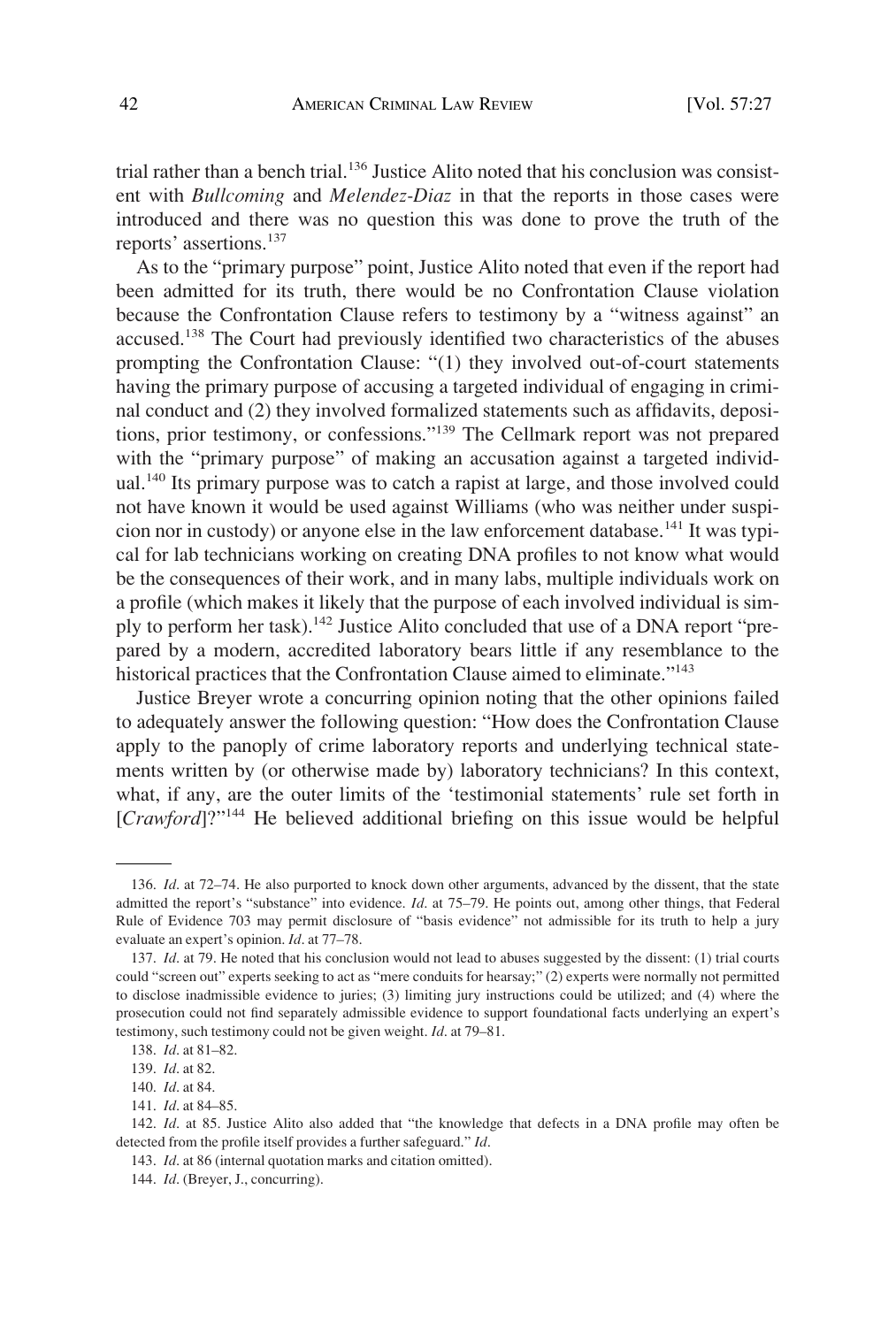(and so would have set the case for re-argument), but in the absence of that, adhered to the dissenting views in *Bullcoming* and *Melendez-Diaz*. <sup>145</sup> He stated that he would consider reports such as the one at issue outside the coverage of the Confrontation Clause.<sup>146</sup>

Justice Thomas wrote a separate concurring opinion to again emphasize his focus on "formality and solemnity."147 Because he found that Cellmark's statements did not have such requisite solemnity and formality, they were not testimonial for Confrontation Clause purposes.<sup>148</sup>

Justice Kagan's dissent was joined by Justices Scalia, Ginsburg, and Sotomayor.<sup>149</sup> The dissent reiterated that: (1) testimony against criminal defendants needed to be subjected to cross-examination; and (2) recent decisions of the Court found that if prosecutors wanted to offer forensic testing results into evidence, the defendant must be afforded the right to cross-examine "an analyst" who is responsible for the test.<sup>150</sup> The dissent considered this an "open-and-shut case" where the state did not provide Williams his right to confront.<sup>151</sup> The dissent also argued that, in view of the plurality and concurring opinions, there were "five votes" approving admission of the report, but "not a single good explanation."152 In addition, the dissent decried the "uncertainty" the plurality and concurring opinions "sow[ed]."<sup>153</sup>

It is interesting that Justice Sotomayor joined the dissent in *Williams*, given that the case presented a question similar to the third hypothetical she set out in

<sup>145.</sup> *Id*. at 86–87. Justice Breyer specifically highlighted several previously raised arguments, such as the issue of which of many possible laboratory witnesses should testify, and noted that, consistent with the dissents in *Melendez-Diaz* and *Bullcoming*, states could create an exception which presumptively permits introduction of a DNA report from an accredited crime laboratory. *Id*. at 90–93.

<sup>146.</sup> *Id*. at 99. Under Justice Breyer's view, the defendant could still call the laboratory employee to testify, and could "show the absence or inadequacy of the alternative reliability/honesty safeguards, thereby rebutting the presumption and making the Confrontation Clause applicable." *Id*.

<sup>147.</sup> *Id*. at 104 (Thomas, J., concurring).

<sup>148.</sup> *Id*. Justice Thomas concluded that the statements by Cellmark were offered for their truth. *Id*. at 109. However, the report was not sufficiently solemn to be testimonial because: (1) it lacked the solemnity of a deposition or affidavit; (2) it was neither a certified declaration of fact nor sworn; (3) it did not attest to the fact that its statements reflected the testing process or results accurately; (4) neither signing reviewer purported to have performed the test or certified the accuracy of those performing the test; and (5) it did not result from any formalized dialogue which resembled custodial interrogation (even though it was produced at law enforcement's request). *Id*. at 110–11.

<sup>149.</sup> *Id*. at 118 (Kagan, J., dissenting).

<sup>150.</sup> *Id.* at 119. It should be noted that in other parts of the dissent, Justice Kagan referred to "the analyst." *See, e.g*., *id*. at 125.

<sup>151.</sup> *Id*. at 119.

<sup>152.</sup> *Id*. at 120.

*Id*. at 141; *see also* Laird Kirkpatrick, *The Admissibility of Forensic Reports in the Post-Justice Scalia*  153. *Supreme Court*, U. CHI. L. REV. ONLINE (Aug. 27, 2019), [https://lawreviewblog.uchicago.edu/2019/08/27/the](https://lawreviewblog.uchicago.edu/2019/08/27/the-admissibility-of-forensic-reports-in-the-post-justice-scalia-supreme-court-by-laird-kirkpatrick/)[admissibility-of-forensic-reports-in-the-post-justice-scalia-supreme-court-by-laird-kirkpatrick/](https://lawreviewblog.uchicago.edu/2019/08/27/the-admissibility-of-forensic-reports-in-the-post-justice-scalia-supreme-court-by-laird-kirkpatrick/) (charging that "*Stuart v. Alabama* is an example of the confusion created by *Williams*"); Crump, *supra* note 55, at 151–57. For a further discussion of *Williams* and its implications, see Rothstein, *supra* note 4.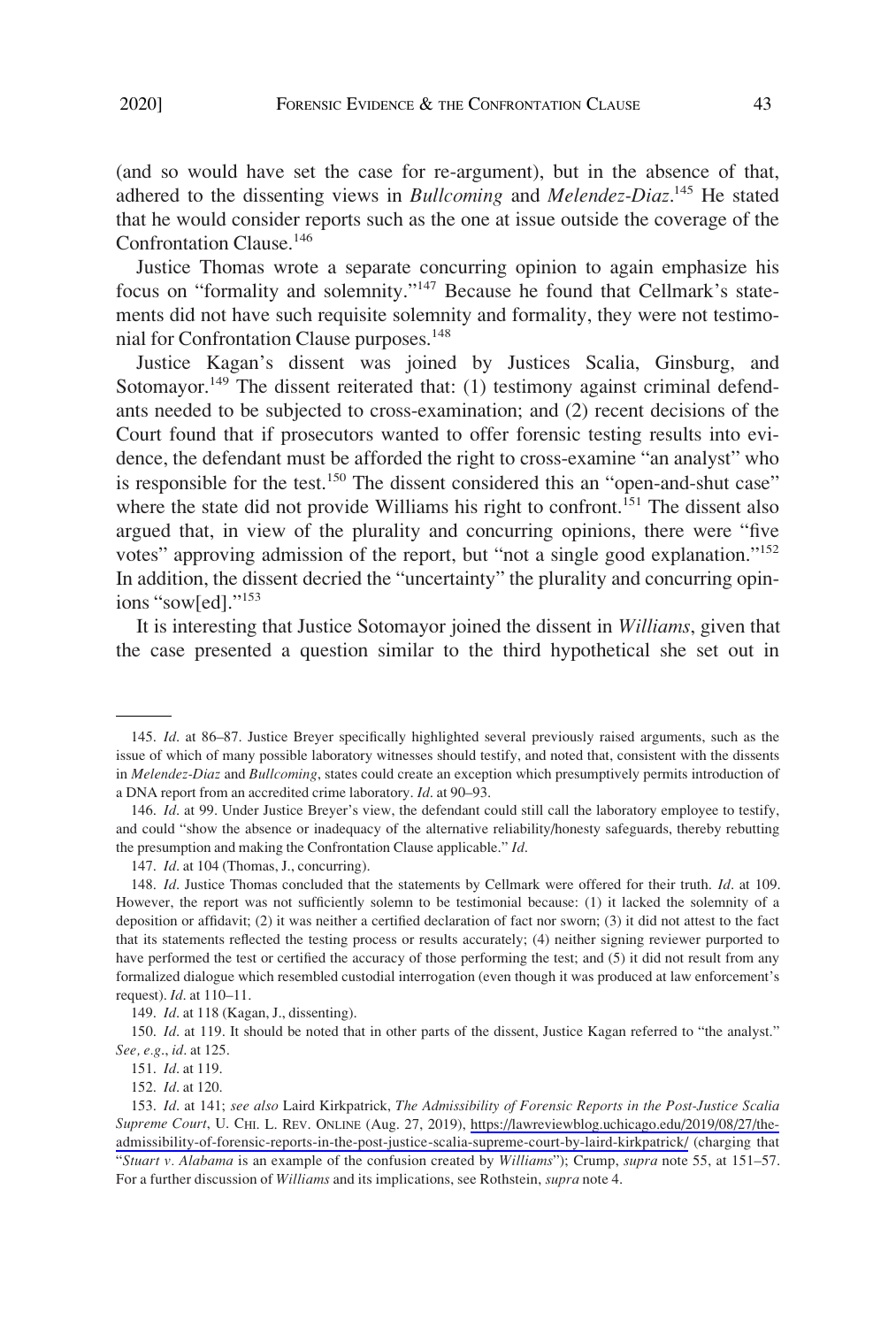*Bullcoming* as being a potentially different case.<sup>154</sup> It may have been that her opinion on the issue evolved, or that she felt there was some distinction between her hypothetical scenario and the facts raised by *Williams*.

Since *Williams* was the Supreme Court's last major case on the Confrontation Clause and forensic analysis evidence, and since it failed to produce a usable majority, many issues in the area remain unresolved.<sup>155</sup> In the next Part, we discuss two recent lower court cases decided after *Williams*: *Katso* and *Stuart*.

## II. RECENT ILLUSTRATIVE CASE LAW

We have selected the post-*Williams* cases *Katso* and *Stuart* because they illustrate and inform theories raised in the next section. Although neither are Supreme Court precedents—and so neither can resolve the unresolved issues from a precedent standpoint—they offer approaches to certain outstanding items that may be instructive. We begin with a discussion of *Katso*, a Confrontation Clause case that arose in the military court-martial context.

### A. *United States v. Katso*

In *United States v. Katso*,<sup>156</sup> the U.S. Court of Appeals for the Armed Forces considered the case of a defendant who had been convicted of several offenses by a general court-martial, including aggravated sexual assault and burglary.<sup>157</sup> After the victim reported that she was raped, she was brought to the hospital and a nurse examiner collected rectal, oral, and vaginal swabs, along with a blood sample and debris from the victim's clothing.158 Another nurse examiner collected Katso's saliva and blood, along with penile and scrotal swabs.<sup>159</sup> Both nurse examiners handed the samples to agents at the Air Force Office of Special Investigations (AFOSI).160 Special Agent Blair, an AFOSI Special Agent (SA), testified that he received these samples from the two AFOSI agents who were at the hospital, and the samples were combined into two "sexual assault kits," one for Katso and one for the alleged victim.<sup>161</sup> The agents from the hospital also prepared documents accompanying each kit (which SA Blair reviewed), and SA Blair sent such documents and the evidence to an army criminal investigation laboratory (with a request form enclosed reflecting identifying numbers for the evidence, and describing each piece of evidence).<sup>162</sup>

- 155. *See* sources cited *supra* note 153.
- 156. 74 M.J. 273 (C.A.A.F. 2015).
- 157. *Id*. at 274.
- 158. *Id*. at 275.
- 159. *Id*. 160. *Id*.
- 161. *Id*.
- 162. *Id*.

<sup>154.</sup> *See Bullcoming*, 564 U.S. at 673.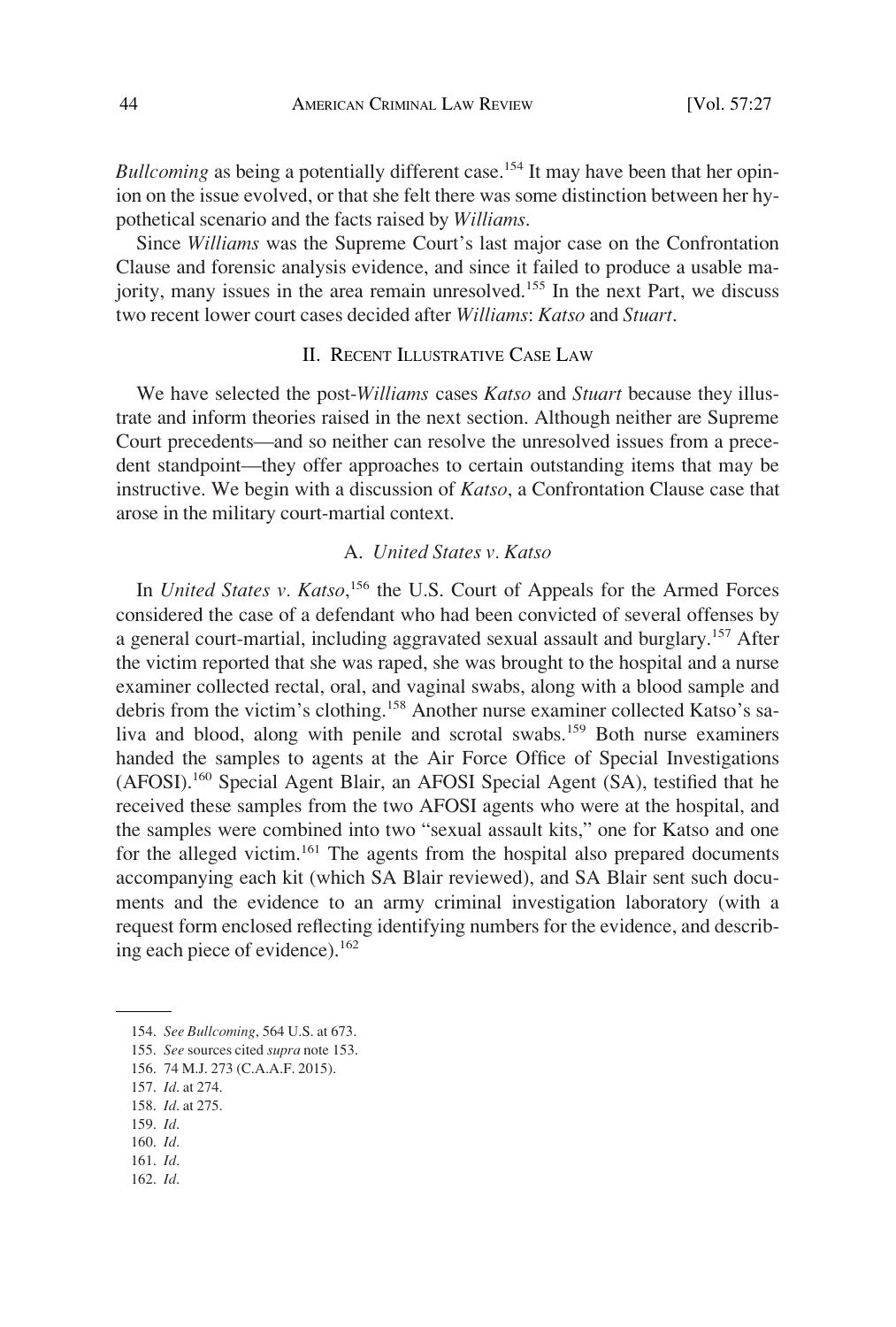Robert Fisher, the laboratory employee responsible for conducting the initial analysis of the kits, was with his mother in Florida during the court-martial while she was undergoing major surgery.<sup>163</sup> Instead, the government offered testimony regarding the forensic analysis from David Davenport, who conducted a technical review of Fisher's initial analysis.164 Davenport had, at the time of trial, worked at the laboratory as a forensic DNA examiner for more than six years.<sup>165</sup>

During a hearing on a motion to suppress, Davenport testified to the procedures at the laboratory for processing evidence and his technical review of Fisher's analysis, which required him to verify the results and approve the report.<sup>166</sup> Davenport testified at that same hearing that he "independently compared" the relevant DNA profiles to verify the matches—which involved processing machine-generate raw data, interpreting the profiles for matches, and recalculating the probability of a match—and that he agreed with, and initialed, the report.<sup>167</sup>

At the court-martial, Davenport testified as an expert witness to provide an independent opinion of the DNA analysis results, but the report itself was not admitted. 168 Davenport only referenced the report to note that he checked it against the documents submitted with the samples (to ensure such samples were properly listed and identified) and reviewed Fisher's interpretation regarding the results.<sup>169</sup> Based on his review, Davenport testified to the following:

- 1. The evidence collected from [the victim] and [Katso] was tested "per protocol,"
- 2. The evidence was received in a sealed condition,
- 3. The evidence was inventoried properly,
- 4. The known samples were analyzed properly,
- 5. DNA profiles were generated "from the known blood of [the victim] and [Katso],"
- 6. The swabs collected from [the victim] contained semen,
- 7. DNA consistent with [the victim] and [Katso] was found on the rectal swabs from [the victim],
- 8. Unidentifiable male DNA was found on [the victim]'s vaginal swab, and

- 164. *Id*.
- 165. *Id*.

<sup>163.</sup> *Id*. at 276.

<sup>166.</sup> *Id*. at 276–77.

<sup>167.</sup> *Id*. at 277.

<sup>168.</sup> *Id*.

<sup>169.</sup> *Id*. at 277–78.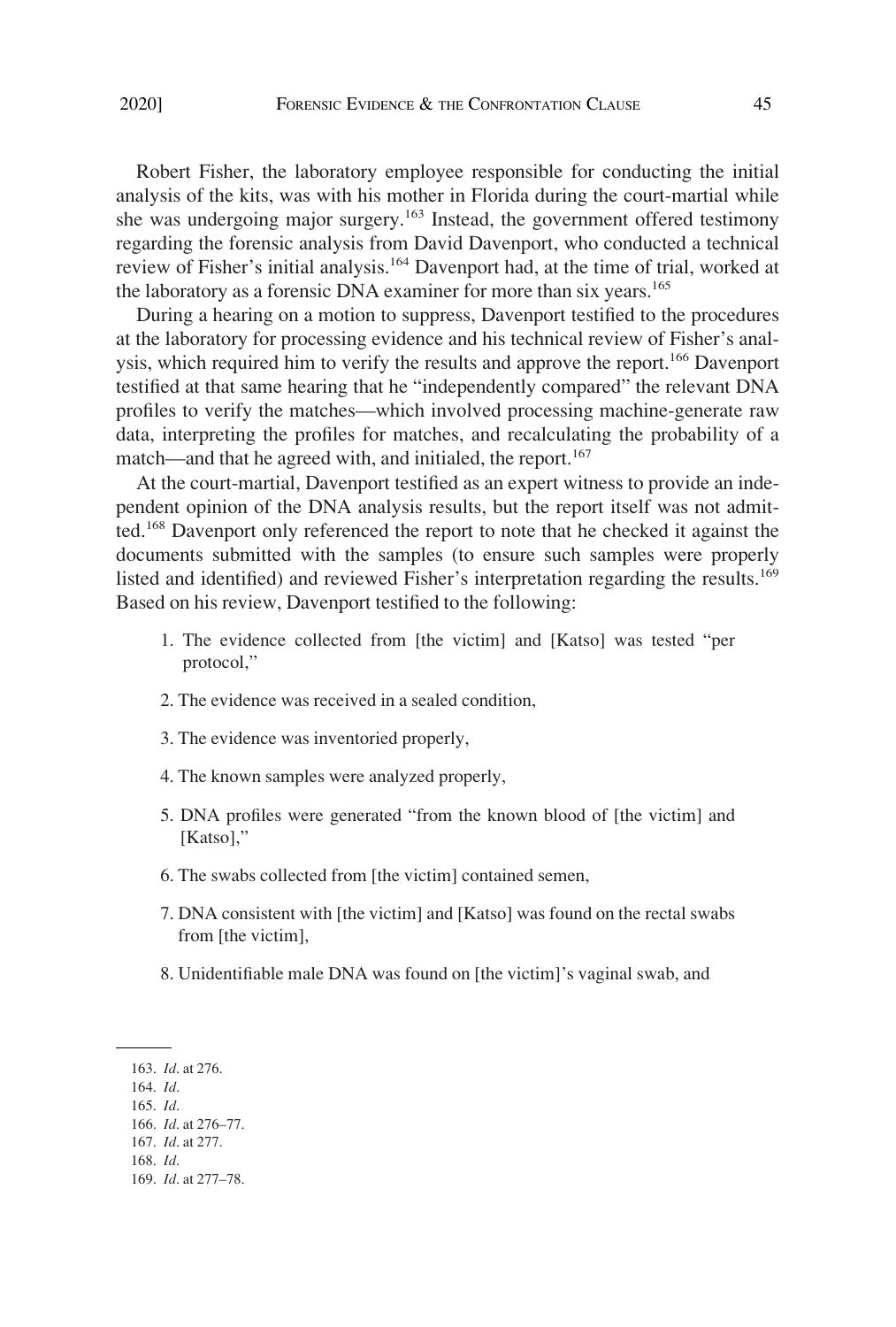9. DNA consistent with [the victim] and [Katso] was found on [Katso]'s penile and scrotal swabs.<sup>170</sup>

Davenport also testified regarding the likelihood of a match between the recovered DNA profiles and other individuals.<sup>171</sup> On cross-examination, he testified that he did not conduct the initial tests that produced the DNA profiles and that the analysis failed to reveal anything regarding the nature of sexual contact.<sup>172</sup>

In rendering its decision, the U.S. Court of Appeals for the Armed Forces suggested that two questions needed to be considered.<sup>173</sup> First, whether the expert relied on out-of-court testimonial statements when testifying.<sup>174</sup> Second, if so, whether the expert's testimony was still admissible because the expert reached his own conclusions predicated on knowledge of underlying facts and data, such that the expert was, himself, the "witness<sup>[]</sup> against" the defendant.<sup>175</sup>

On the first question, the court concluded that many of the statements and data that Davenport relied upon, such as material in the case file, were not testimonial. <sup>176</sup> For example, the court noted that nothing suggested that the documents from AFOSI were testimonial (they primarily related to chain of custody), or that the raw data generated was either testimonial or a statement.<sup>177</sup> Nor was there any indication that the lab results or notes from Fisher which underlay the report were signed, had indicia of formality, certified anything, or that Fisher anticipated their use at trial.<sup>178</sup> Further, it was "clearly erroneous" for the lower court to find that Davenport was only able to identify Katso by name through repeating testimonial statements in the report, since the record suggested he learned the parties' names through review of the underlying data.<sup>179</sup> The court concluded that Davenport's statements regarding proper receipt, inventory, testing, and analysis of the evidence, along with his identification of the relevant parties, were admissible because they relied on nontestimonial items.<sup>180</sup> The report itself, however, was more complicated, and the court decided to assume, *arguendo*, that parts of it were testimonial for purposes of its second question.<sup>181</sup>

As to the second question, the court noted that the Supreme Court had never faced a situation directly on point and that Davenport was neither a "surrogate"

170. *Id*. at 278.

171. *Id*.

173. *Id*. at 279.

180. *Id*.

181. *Id*. The court noted that although the report did not contain any formal certification, Fisher knew that Katso was a suspect and that the report "would be 'made official and sent to the agent in the case.'" *Id*.

<sup>172.</sup> *Id*.

<sup>174.</sup> *Id*. (citations omitted).

<sup>175.</sup> *Id*. (citations omitted).

<sup>176.</sup> *Id*. at 279–80.

<sup>177.</sup> *Id*. at 280.

<sup>178.</sup> *Id*. 179. *Id*.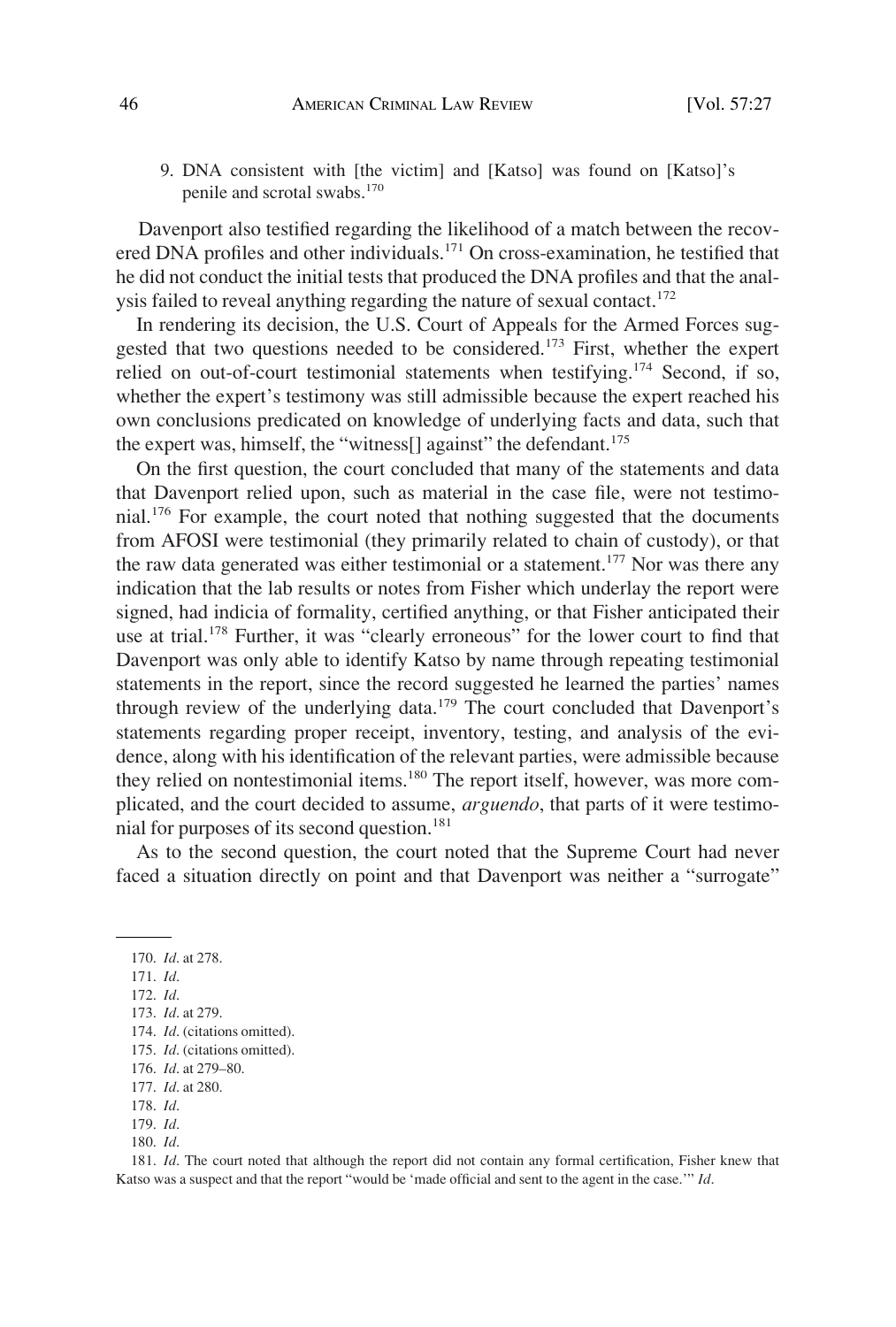expert nor a "mere conduit" for others' testimonial statements.<sup>182</sup> Unlike in *Melendez-Diaz* and *Bullcoming*, the government here had not sought to admit the relevant report (or certificate) into evidence.183 Further, in *Melendez-Diaz* the certificates included a "bare-bones statement" and failed to provide the petitioner with an opportunity to learn about the tests or the analysts' ability to interpret them.<sup>184</sup> In contrast, Davenport's knowledge of the underlying facts and testimony afforded Katso the opportunity to determine which tests Fisher performed, whether such tests were routine, and whether Davenport possessed the requisite skills and judgment to interpret the results.<sup>185</sup>

Similarly, Davenport was different than the "surrogate" witness disallowed in *Bullcoming*. 186 Based on his personal knowledge, Davenport described the tests, testing process, and means for discerning lapses in protocol.<sup>187</sup> Unlike the nontestifying analyst in *Bullcoming*, Fisher had also not been placed on unpaid leave for unknown reasons, but was instead spending time with his ill mother (suggesting neither that he was incompetent nor that the government was seeking a tactical advantage).<sup>188</sup> Davenport also confirmed that he was testifying to, and had formed, an independent opinion, which provided an opportunity for cross-examination.<sup>189</sup> The court further found that Davenport's review would seemingly place the present case within one of Justice Sotomayor's hypotheticals in her concurring opinion in *Bullcoming*, that "the testimony might have been admissible if the expert had some 'degree of involvement' in the testing process, as when 'the person testifying is a supervisor, reviewer, or someone else with a personal, albeit limited, connection to the test at issue.'"190 Moreover, unlike in *Williams*—in which the testifying expert had not witnessed any of the work or calibrations, but trusted the lab to do reliable work since it was accredited—Davenport: (1) saw all work underlying the tests and calibrations; (2) closely scrutinized and analyzed the results; (3) compared the profiles; and  $(4)$  re-ran the statistical analysis.<sup>191</sup>

Without guiding precedent, the court found that where an expert relies in part on out-of-court statements by a declarant, the admissibility of the expert's opinion turns upon the degree of "independent analysis" undertaken by the expert in arriving at her opinion.192 On the one hand, an expert may not be a "conduit" for

192. *Id*.

<sup>182.</sup> *Id*. at 275, 281 (internal quotation marks and citations omitted).

<sup>183.</sup> *Id*. at 281.

<sup>184.</sup> *Id*.

<sup>185.</sup> *Id*.

<sup>186.</sup> *Id*.

<sup>187.</sup> *Id*.

<sup>188.</sup> *Id*.

<sup>189.</sup> *Id*.

<sup>190.</sup> *Id*. (citation omitted).

<sup>191.</sup> *Id*. at 282. The court also argued that these actions by Davenport would seem to satisfy the concerns of Justice Thomas in his concurring opinion and Justice Kagan in the dissent. *Id*. The court also pointed out "the lack of majority support in *Williams* for any point but the result[.]" *Id*. (internal quotation marks and citation omitted).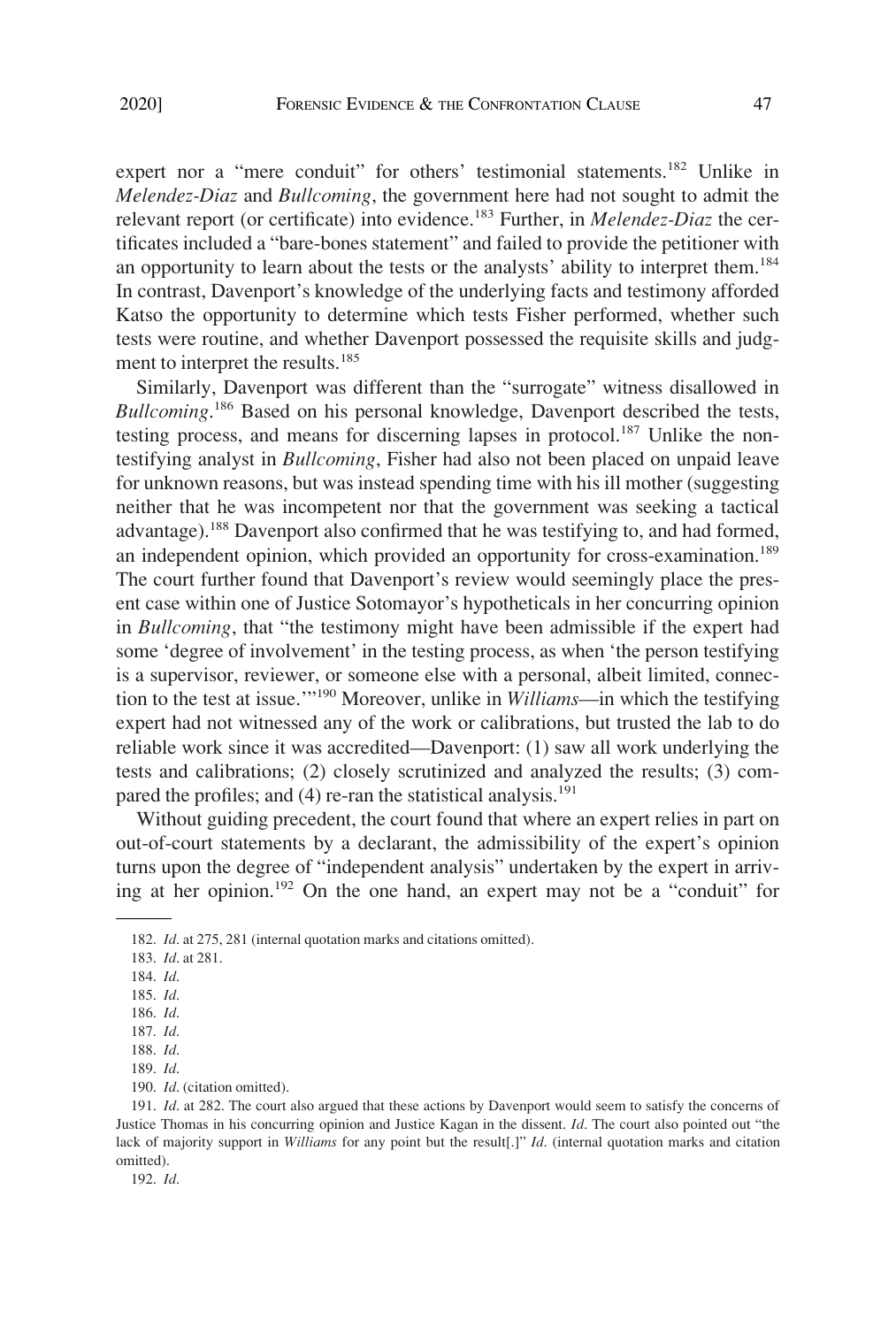relaying testimonial hearsay and act as a "transmitter" rather than communicating her "independent judgment."<sup>193</sup> On the other hand, expert witnesses did not need to personally perform a test in order to interpret and review the data or results of such test.<sup>194</sup> In the context of the present case, the court concluded that Davenport offered his independent expert opinion and that the Confrontation Clause was not violated by its admission.<sup>195</sup>

The takeaway from *Katso* seems to be that there was an ample basis to challenge and evaluate the report because the expert witness had so exhaustively examined all the underlying paperwork from the various analysts whose work went into the report.196 A pivotal innovation lies at the basis of the *Katso* court's reasoning: only the final report was testimonial, and only it needed to be justified by a "not for truth" analysis. The underlying paperwork of all the component analysts was only for quality control and not intended for evidence, so it was not testimonial.<sup>197</sup> If extended, this concept might help alleviate the issue of who, in a string of analysts, must take the stand. Extrapolating even further, the *Katso* court's emphasis on the exhaustiveness of the expert witness's review of the underlying work leaves open the theoretical possibility that an expert unaffiliated with a laboratory—who is engaged by the laboratory solely to testify and conducts an exhaustive review in preparation for such testimony—could suffice.

Although the report itself was not admitted in *Katso*, the case reinforces the concept that more than a mere "surrogate" or "conduit" expert may satisfy the Clause, provided certain conditions—such as personal involvement and independence are satisfied. In *Stuart*, discussed below, the Alabama court seemingly went even further than the court in *Katso* and accepted a more remote supervisor as a sufficient witness.

# B. *Stuart v. Alabama*

In *Stuart v. Alabama*, 198 Vanessa Stuart was convicted of, among other things, criminally-negligent homicide.<sup>199</sup> Police found Stuart and the deceased victim after

<sup>193.</sup> *Id*. (citation omitted).

<sup>194.</sup> *Id*. For example, the court noted that an expert who repeats statements from inadmissible cover memoranda violates the Clause; such witness "should have 'proffer[ed] a proper expert opinion based on machine-generated data and calibration charts, his knowledge, education, and experience and his review of the drug testing reports alone.'" *Id*. (citation omitted).

<sup>195.</sup> *Id*. at 283–84. The dissenting judge felt that Katso should have had the Confrontation Clause right to cross-examine Fisher regarding whether he followed the protocols for preparing the samples and potential contamination. *Id*. at 284 (Ohlson, J., dissenting).

<sup>196.</sup> In *United States v. Owens*, 484 U.S. 554, 559 (1988), Justice Scalia made clear in a different confrontation context, that the Confrontation Clause guarantees only a good basis, not a perfect basis, to evaluate credibility in cross examination. *Id*. ("[T]he Confrontation Clause guarantees only an *opportunity* for effective cross-examination, not cross-examination that is effective in whatever way, and to whatever extent, the defense might wish.") (internal quotation marks and citations omitted).

<sup>197.</sup> *Katso*, 74 M.J. at 279–84.

<sup>198.</sup> Stuart v. Alabama, 268 So.3d. 607, *cert denied*, 139 S.Ct. 36 (2018).

<sup>199.</sup> *Id*. at 1a, 2a.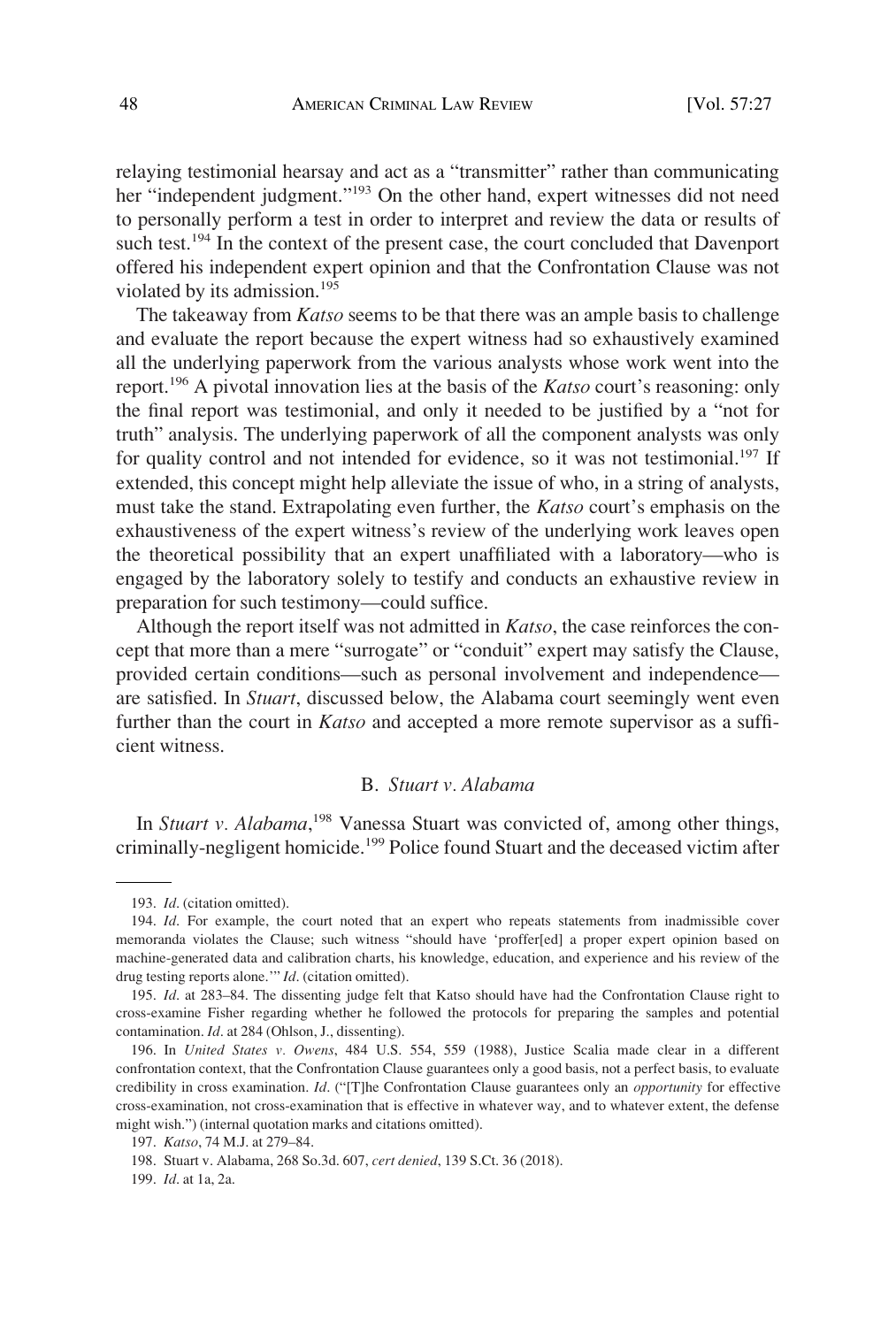responding to a 911 call relating to an accident on the interstate.<sup>200</sup> One of the officers testified that, while Stuart was being helped by emergency personnel, the officer smelled alcohol as Stuart passed.<sup>201</sup> Stuart was brought to the hospital and advised of her rights, but refused a blood test.<sup>202</sup> After she tried to leave and was arrested, her blood was drawn pursuant to a search warrant.<sup>203</sup> Forensic analysis showed that more than four hours after the accident, she had a blood-alcohol level of 0.174 (which Dr. Jason Hudson, Alabama Department of Forensic Sciences (DFS) toxicology section chief, estimated would have been higher at the time of the accident).204 In appealing her conviction, Stuart argued, among other things, that the lower court erred in admitting forensic evidence through testimony from a state's witness, Hudson, who did not perform the blood analysis.<sup>205</sup> Specifically, Stuart argued that it was a violation of her Confrontation Clause rights that the court permitted Hudson to testify as to the results of her blood analysis when no evidence established that he had supervisory duties with respect to her case, signed any reports, or reviewed the findings.<sup>206</sup> Furthermore, he was not even employed at the DFS when such analysis was conducted.<sup>207</sup>

The Alabama Court of Criminal Appeals affirmed Stuart's conviction and found that her Confrontation Clause rights were not violated by permitting Hudson to testify to the results of the blood analysis.<sup>208</sup> In making this finding, the court noted:

Dr. Hudson gave extensive testimony regarding the policies and procedures of the DFS's toxicology laboratory. This included controls in the analysis and the laboratory's standard practice of having the results of the analysis independently reviewed. Dr. Hudson testified that, "as the [toxicology] section chief, I'm fundamentally the toxicology supervisor so I'm responsible for the day-to-day workflow in the laboratory, testing assignments for cases, as well as personnel management." . . . "This testimony provided [Stuart] with ample opportunity to cross-examine [Hudson] regarding the [blood] analysis report."<sup>209</sup>

The Supreme Court of Alabama denied certiorari on March 16, 2018.<sup>210</sup> Stuart then filed a U.S. Supreme Court certiorari petition, arguing that the decision below was contrary to *Bullcoming*.<sup>211</sup> The petition was denied on November 19, 2018.<sup>212</sup>

200. *Id*. at 2a. 201. *Id*. 202. *Id*. 203. *Id*. at 3a. 204. *Id*. 205. *Id*. at 3a, 8a. 206. *Id*. at 8a. 207. *Id*. 208. *Id*. at 13a, 19a. 209. *Id*. at 13a (citations omitted). 210. *Id*. at 21a. 211. *See* Stuart v. Alabama, 139 S. Ct. 36 (2018). 212. *See id*.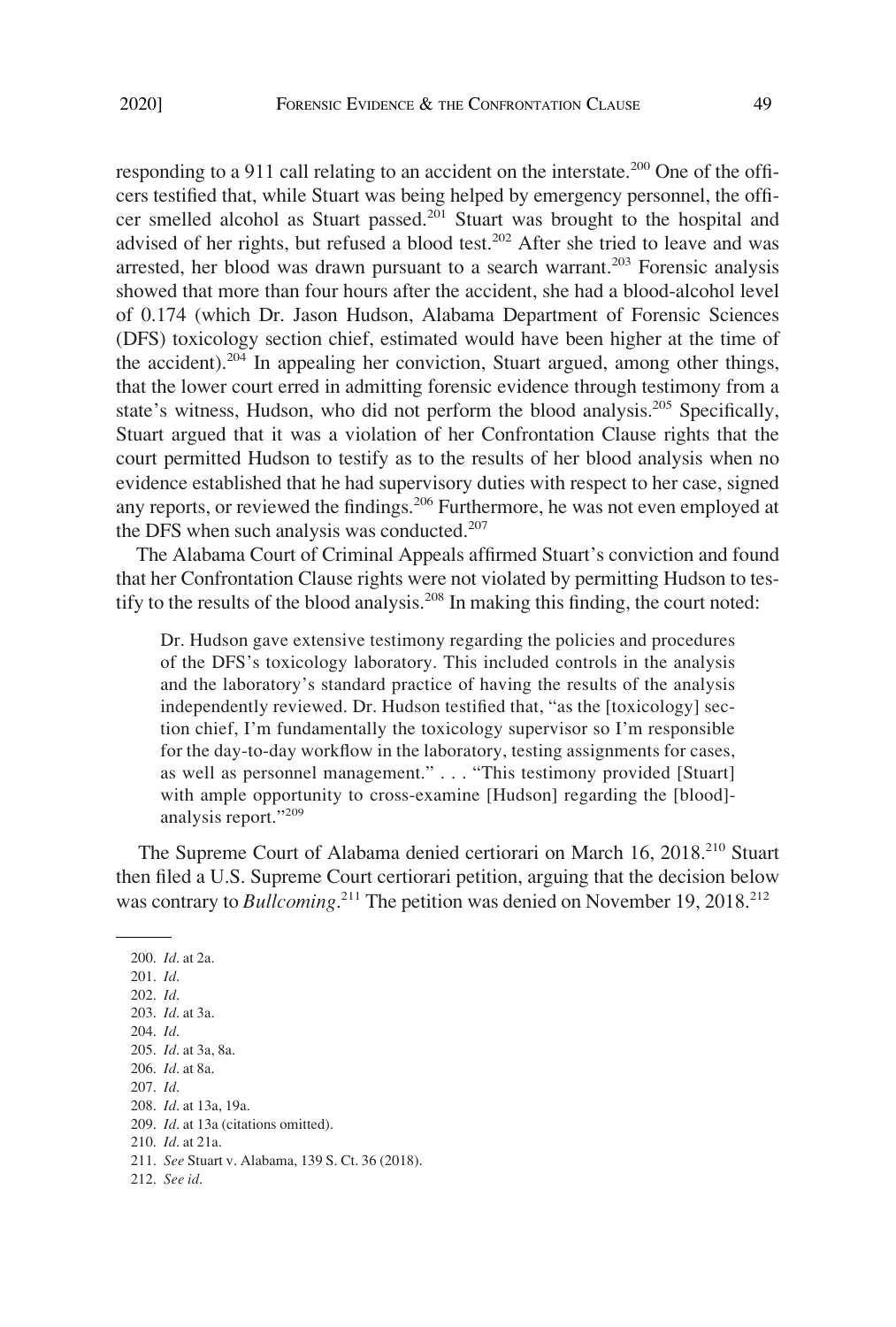Justice Gorsuch authored a strong dissent from the denial of certiorari (joined, interestingly, by Justice Sotomayor), in which he was highly critical of *Williams*  and argued that permitting Alabama to produce an analyst other than the one who performed the blood-alcohol test violated the Confrontation Clause.<sup>213</sup> Justice Gorsuch recognized the increasing importance of forensic evidence in modern criminal trials.<sup>214</sup> He emphasized the need for cross-examination and the right to confront in view of the risk of "mischief" or "mistake" on the part of forensic analysts, such as when an analyst alters evidence, contaminates a sample, or makes an error during testing.<sup>215</sup>

Justice Gorsuch stated that he believed the Confrontation Clause was violated in *Stuart*, but noted that the "problem appear[ed] to be largely of [the Supreme Court's] creation" in view of *Williams*, which "yielded no majority and its various opinions have sown confusion in courts across the country."<sup>216</sup> He criticized Alabama's alternative contentions that: (1) the report was offered as a basis for expert testimony rather than for its truth; and (2) the report was not "testimonial."<sup>217</sup>

On the first point, Justice Gorsuch emphasized that although *Williams* had no majority opinion, at least five of the Justices rightfully rejected that concept and questioned why any prosecutor would seek to offer the report other than to prove the truth of the report's assertions.218 He argued that the "whole point" was to show that, due to the report's truth, the jury should credit the testifying expert's opinion as to the blood-alcohol level some hours later.219 On the second point, Justice Gorsuch pointed out that the "fractured" *Williams* decision revealed the argument to be flawed in the views of eight Justices. $220$ 

According to Justice Gorsuch, the *Williams* plurality took the position that a forensic report was only testimonial where it was "prepared for the primary purpose of accusing a targeted individual who is in custody [or] under suspicion."221 The dissent took the broader view that, even if a report is devised with a purely investigative purpose and with no target in mind, it could be testimonial when "made under circumstances which would lead an objective witness reasonably to believe that [it] would be available for use at a later trial."<sup>222</sup> Using even the more restrictive standard of the plurality, Justice Gorsuch argued that the report in *Stuart*  would be testimonial, since there was "no question" Stuart was in custody when the test was conducted or that the forensic report was prepared with the "primary

- 220. *Id*.
- 221. *Id*.

<sup>213.</sup> *Id*. at 36–37 (Gorsuch, J., dissenting from denial of cert.).

<sup>214.</sup> *Id*. at 36.

<sup>215.</sup> *Id*.

<sup>216.</sup> *Id*.

<sup>217.</sup> *Id*. at 37.

<sup>218.</sup> *Id*. 219. *Id*.

<sup>222.</sup> *Id*. (internal quotation marks and citation omitted).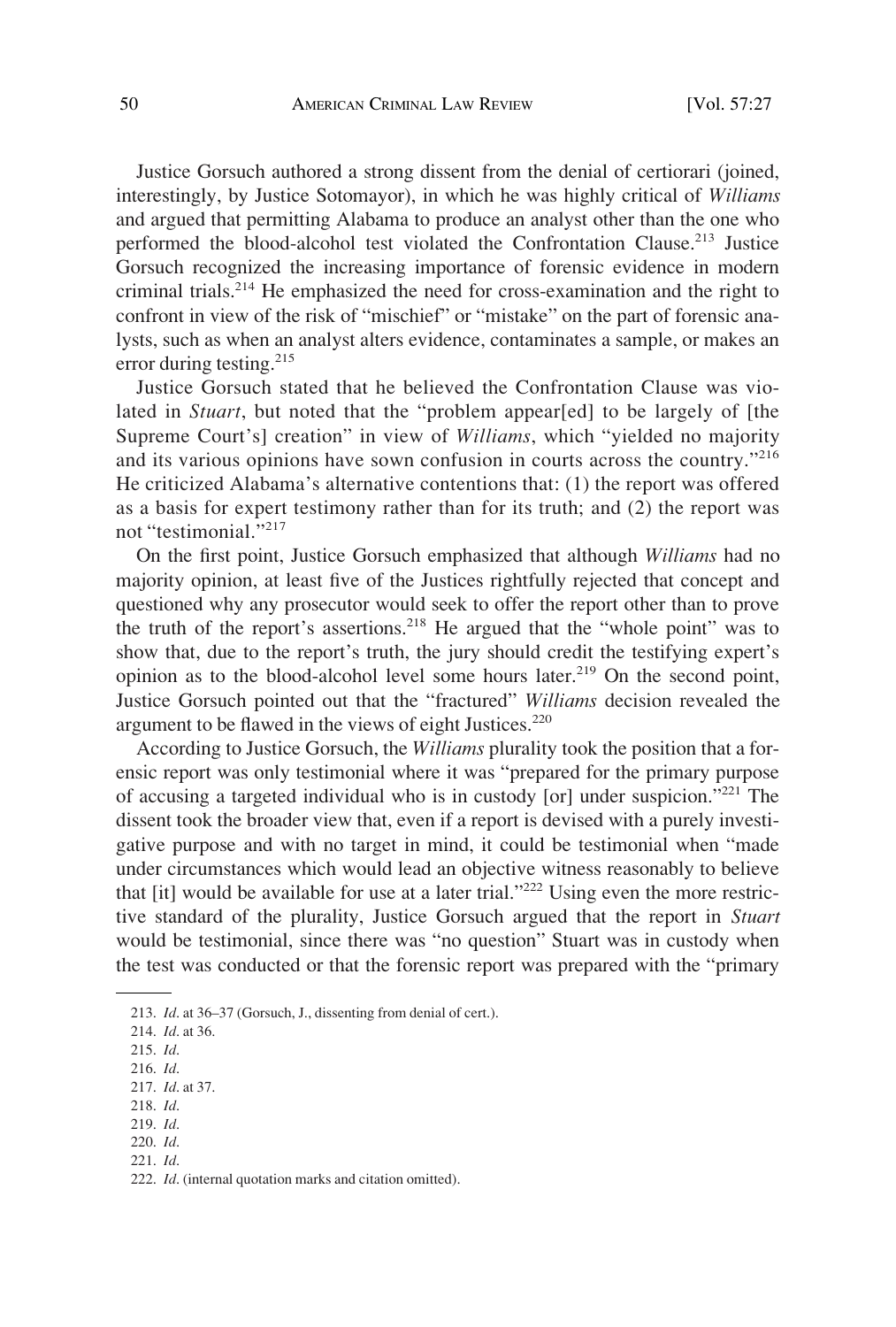purpose" of securing Stuart's conviction.223 Justice Gorsuch concluded his dissent by registering his belief that the Court "owe[d]" lower courts, which were "struggling to abide" by the Supreme Court's holdings, greater clarity.<sup>224</sup>

This dissent is interesting for a number of reasons. First, it provides insight into Justice Gorsuch's opinion on the Confrontation Clause. Since *Williams*, Justice Scalia (the author of *Crawford* and one its strongest proponents) and Justice Kennedy have been replaced by Justices Gorsuch and Kavanaugh. It is unclear exactly how these new Justices will rule on Confrontation Clause matters.<sup>225</sup> However, Justice Gorsuch's *Stuart* opinion suggests his position on the Clause's application to forensic reports might be closer to that of Justice Scalia than to certain of the other "conservative" Justices.226 Second, given that Justice Sotomayor joined the dissent, this may be further evidence that her position on the Clause has evolved since she set out her hypotheticals in *Bullcoming*, and that her position in *Williams* better reflects where she currently stands on the Clause.<sup>227</sup> Third, that the dissent so strongly criticized *Williams* and called for greater clarity in the law may mean that the Court will soon take a case which it considers a better vehicle for setting out clearer rules in this area.

In any event, without further guidance from the Supreme Court in *Stuart*, prosecutors and defendants will continue to need to be guided by *Williams* and relevant

225. It is especially difficult to know how the new Justices would rule because traditional "conservative" and "liberal" distinctions are often unhelpful in predicting Justices' behavior in respect of the Confrontation Clause. If, for instance, the new Justices subscribe to Justice Scalia's interpretation of the Clause, the strength of some of the theories we will discuss in the next section might be different than if they adopt a view more similar to the other "conservative" Justices. Reviewing prior decisions of the two new Justices is of limited value, since the new Justices might have simply felt bound to apply Supreme Court precedent. For instance, although it was decided before *Williams*, it could potentially be noteworthy that in *United States v. Moore*, then-Circuit Judge Kavanaugh found the introduction into evidence of autopsy and drug analysis-related reports contravened the Confrontation Clause because the authors of the reports were not made available for cross-examination. *See* 651 F.3d 30, 71–72 (D.C. Cir. 2011). However, in *Moore*, the court's opinion discussed and purported to apply *Crawford*, *Melendez-Diaz*, and *Bullcoming*, and so it may simply reflect then-Circuit Judge Kavanaugh's desire to follow standing Supreme Court precedent. *Id*. at 70–74. Similarly, one could try to read "tea leaves" in connection with Justice Gorsuch's findings prior to being elevated to the Supreme Court, but it would still not be fully clear how he would rule as a Justice. *See, e.g*., United States. v. Keck, 643 F.3d 789, 797 (10th Cir. 2011) (spreadsheets of "MoneyGram" transactions not testimonial). *Stuart* has caused some commenters to believe Justice Gorsuch will take Justice Scalia's stance on the Confrontation Clause. *See, e.g*., Richard D. Friedman, *First word from Justice Gorsuch on the Confrontation Clause*, CONFRONTATION BLOG (Nov. 19, 2018), [http://](http://confrontationright.blogspot.com/2018/11/first-word-from-justice-gorsuch-on.html) [confrontationright.blogspot.com/2018/11/first-word-from-justice-gorsuch-on.html](http://confrontationright.blogspot.com/2018/11/first-word-from-justice-gorsuch-on.html) (arguing that it appears Justice Gorsuch is a "tiger" on the Confrontation Clause and will take Justice Scalia's position, but noting it is not clear where Justice Kavanaugh stands); Kirkpatrick, *supra* note 153 ("[I]t appears that Justice Gorsuch would support the result in *Melendez-Diaz* and *Bullcoming* and agree with the dissent in *Williams*, just as Justice Scalia did. It remains to be seen what position Justice Kavanaugh will take on these questions.").

226. *See, e.g*., Friedman, *supra* note 225; Kirkpatrick, *supra* note 153.

227. *See Stuart*, 139 S. Ct. at 36; *see also* Friedman, *supra* note 225 ("And another piece of good news [from *Stuart*] is that Justice Sotomayor felt called upon to join the dissent; on this part of Confrontation Clause doctrine, at least, it appears that she is now in the right corner."). It is also possible, as noted above, that Justice Sotomayor sees some important distinction between her hypothetical in *Bullcoming* and the facts in *Williams*.

<sup>223.</sup> *Id*.

<sup>224.</sup> *Id*.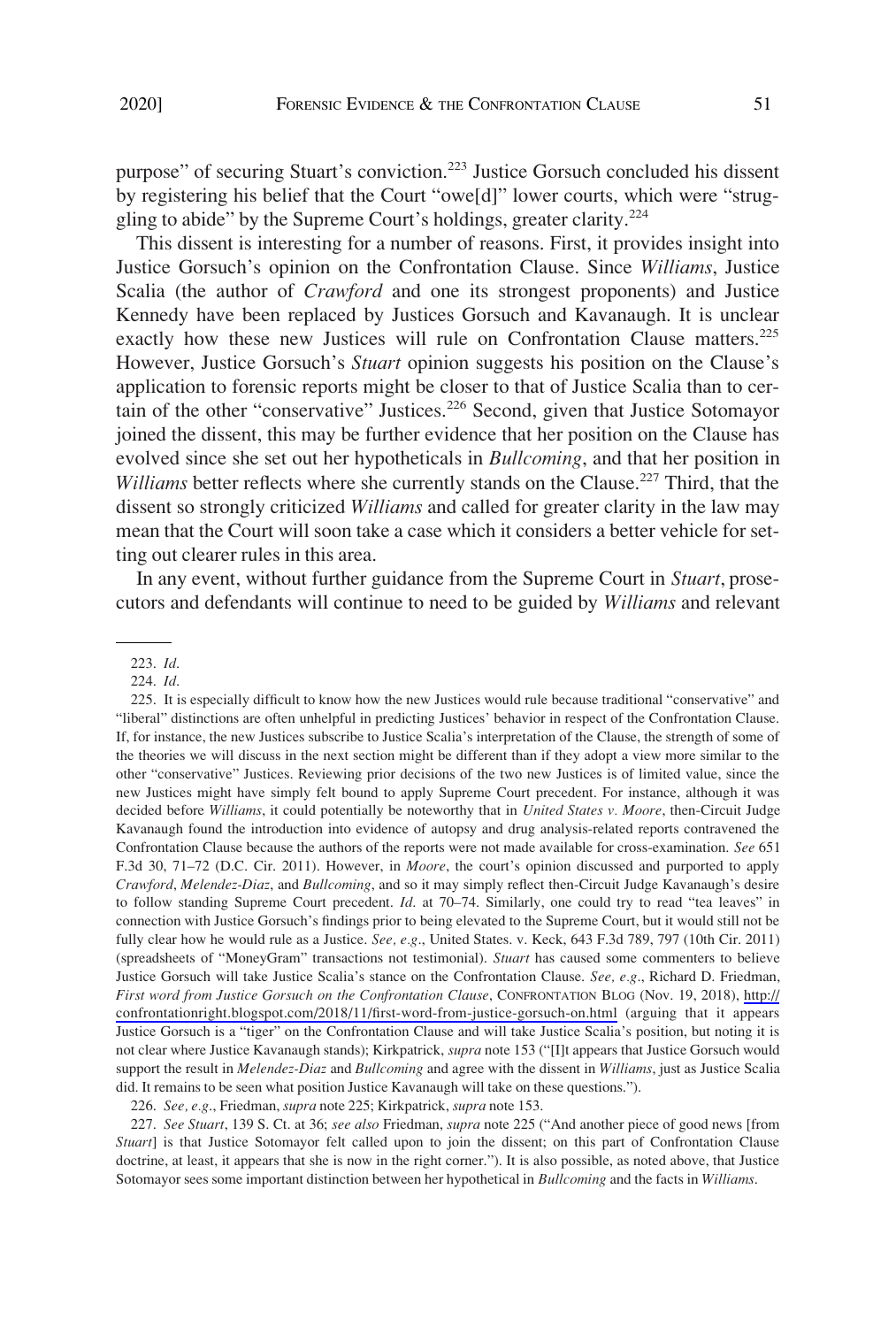lower court interpretations. The next Part presents six theories through which it may be argued that forensic analysis evidence is admissible consistent with the Clause.

## III. THEORIES FOR ADMISSION OF FORENSIC ANALYSIS EVIDENCE

At present, there are at least six theories for entering forensic analysis evidence without supporting testimony from the analyst who conducted the original analysis or test. Although these theories may not work individually, they may be combined to formulate an argument for admissibility.<sup>228</sup>

# A. *Theory 1: Report Itself Not Testimonial*

The first theory for admitting forensic analysis evidence consistent with the Confrontation Clause is admitting the report when the report itself is not testimonial. Pursuant to this theory—assuming the report would otherwise be admissible under relevant evidence rules<sup>229</sup>—it would be admissible without the need to produce any supporting expert witness.<sup>230</sup>

One example of this theory in practice might be where a psychiatric or medical report is compiled outside the context of a criminal prosecution. Such a report might be created for treatment reasons, but then becomes useful in a subsequent criminal case. In that instance, the report would not have been created for the "primary purpose of creating an out-of-court substitute for trial testimony"<sup>231</sup> and might not be found testimonial.

Another practical example might be an autopsy report, depending on the relevant circumstances, including the purpose for the autopsy and the report's creation. It is important to keep this theory distinct from the idea, discussed further below, of offering an otherwise testimonial report for reasons other than for its truth.

#### B. *Theory 2: Report Used as Basis for Expert Testimony, Not for Truth*

A second theory is using the report or forensic analysis evidence as a basis for expert testimony rather than for its truth.232 This is the first *Williams* plurality route,233 and the current strength of this theory is unclear. At the time of *Williams*,

<sup>228.</sup> It is important to note two items here. First, because the views of at least the two new Justices are not fully clear on all points, the strengths or weaknesses of these theories may be altered based on such views. Second, we are focused not only on whether a forensic report is admissible—directly or through some form of recounting of it by the expert witness on the stand—but also on when the information in the report is something upon which the expert's opinion relies in some way.

<sup>229.</sup> For instance, the requirements for authentication and relevance would still need to be met.

<sup>230.</sup> A certification might also be admitted pursuant to this theory, assuming the certification itself is not testimonial.

<sup>231.</sup> Michigan v. Bryant, 562 U.S. 344, 358–59 (2011).

<sup>232.</sup> *See supra* Part I.C.3.

<sup>233.</sup> *See supra* Part I.C.3.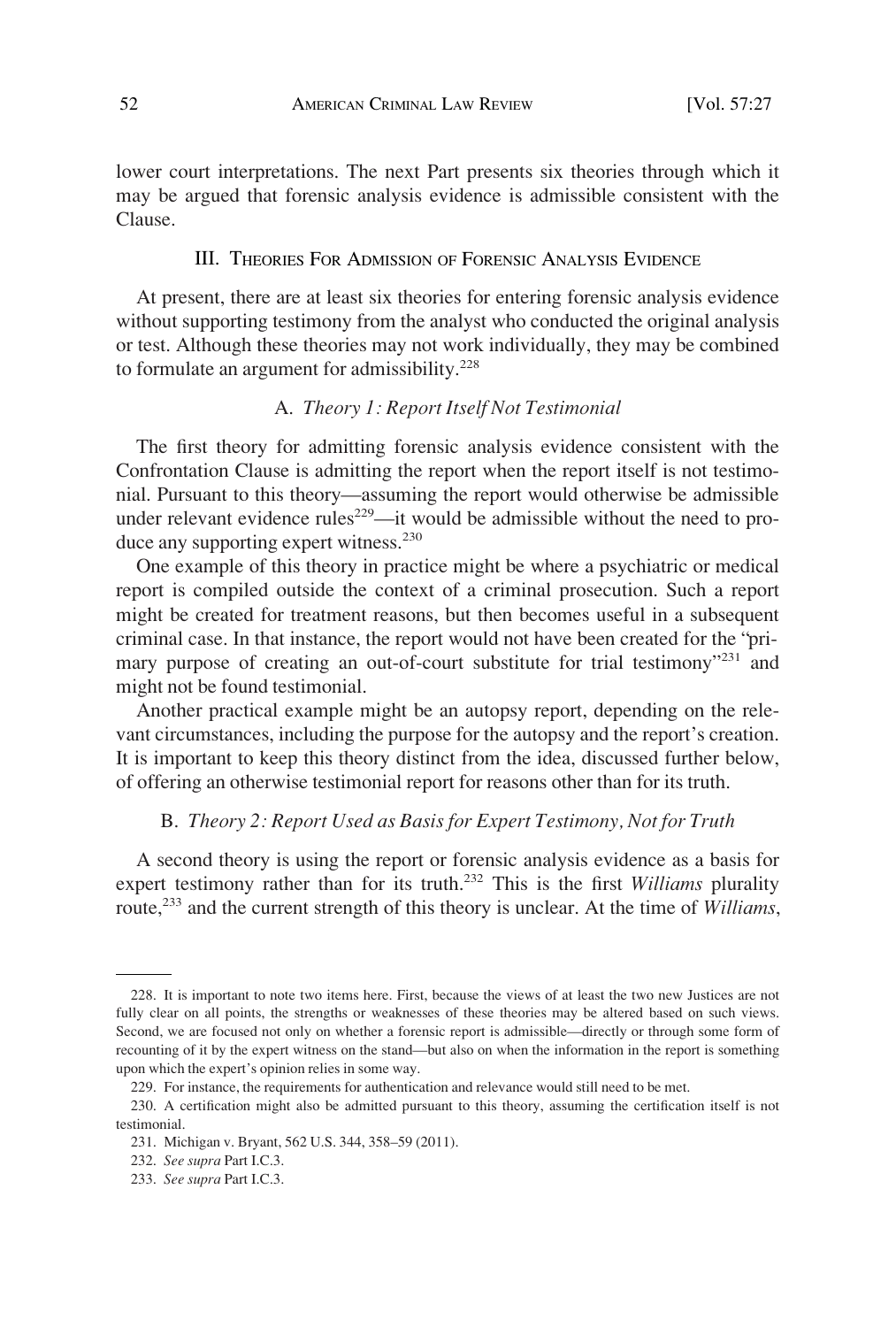it counted only four Justices as adherents, two of whom<sup>234</sup> have been replaced. Although the views of these new Justices are unclear, Justice Gorsuch seems opposed to this theory based on his criticisms of the *Williams* plurality on this point in his *Stuart* opinion.235

To strengthen this approach, a few items need to be kept in mind. First, *Williams*  was a bench trial<sup>236</sup> so this theory might be harder to use in a jury trial.<sup>237</sup> Second, if used in a jury trial, it would strengthen this theory if the prosecution presents the evidence clearly and makes very clear to the jury that the testimonial material is only being used to provide the basis for the expert's testimony and not for its truth. Third, it would strengthen this theory to use a hypothetical question from the prosecutor to the testifying expert, such as: "assuming fact 1, fact 2, and fact 3 are true, what would your opinion be as to  $\ldots$  ?" The hypothetical question would help demonstrate to a jury that the facts are not offered for their truth. In connection with use of such hypothetical question, the prosecution should make sure to have independent, admissible evidence of the hypothetical facts relied upon by the expert (i.e., the facts contained in the report). Finally, the testifying expert must be giving an actual independent opinion rather than attempting to act as a mere "conduit" for the otherwise testimonial statements of individuals involved in the test or analysis.

### C. *Theory 3: Report Not Specifically Accusatory*

A third potential theory might be arguing that the report or forensic analysis evidence is not specifically accusatory.238 This is the second *Williams* plurality route, and again, the strength of this theory is unclear for the reasons noted above.<sup>239</sup>

An example of this theory might be where the alleged perpetrator was not a suspect at the time the report was prepared. Subsequently, however, the alleged perpetrator is connected to the crime and the prosecution wants to use the report against the perpetrator at trial. In that event, consistent with the first theory, the report would not be testimonial and there would be no need to produce a supporting expert for purposes of the Confrontation Clause.

#### D. *Theory 4: Informality of Report*

A fourth, albeit weaker, theory is arguing a report or certification lacks sufficient "solemnity" or "formality" to constitute a testimonial statement. Without the support of the other Justices, Justice Thomas has been relatively consistent in

<sup>234.</sup> *See* Williams v. Illinois, 567 U.S. 50 (2012).

<sup>235.</sup> *See* Stuart v. Alabama 139 S. Ct. 36, 36–37 (2018); *see also* Friedman, *supra* note 225; Kirkpatrick, *supra* note 153.

<sup>236.</sup> *Williams*, 567 U.S. at 56.

<sup>237.</sup> At least in theory, judges should be more able to utilize evidence for a permissible purpose than jurors.

<sup>238.</sup> *See supra* Part I.C.3.

<sup>239.</sup> *Williams*, 567 U.S. at 81–86.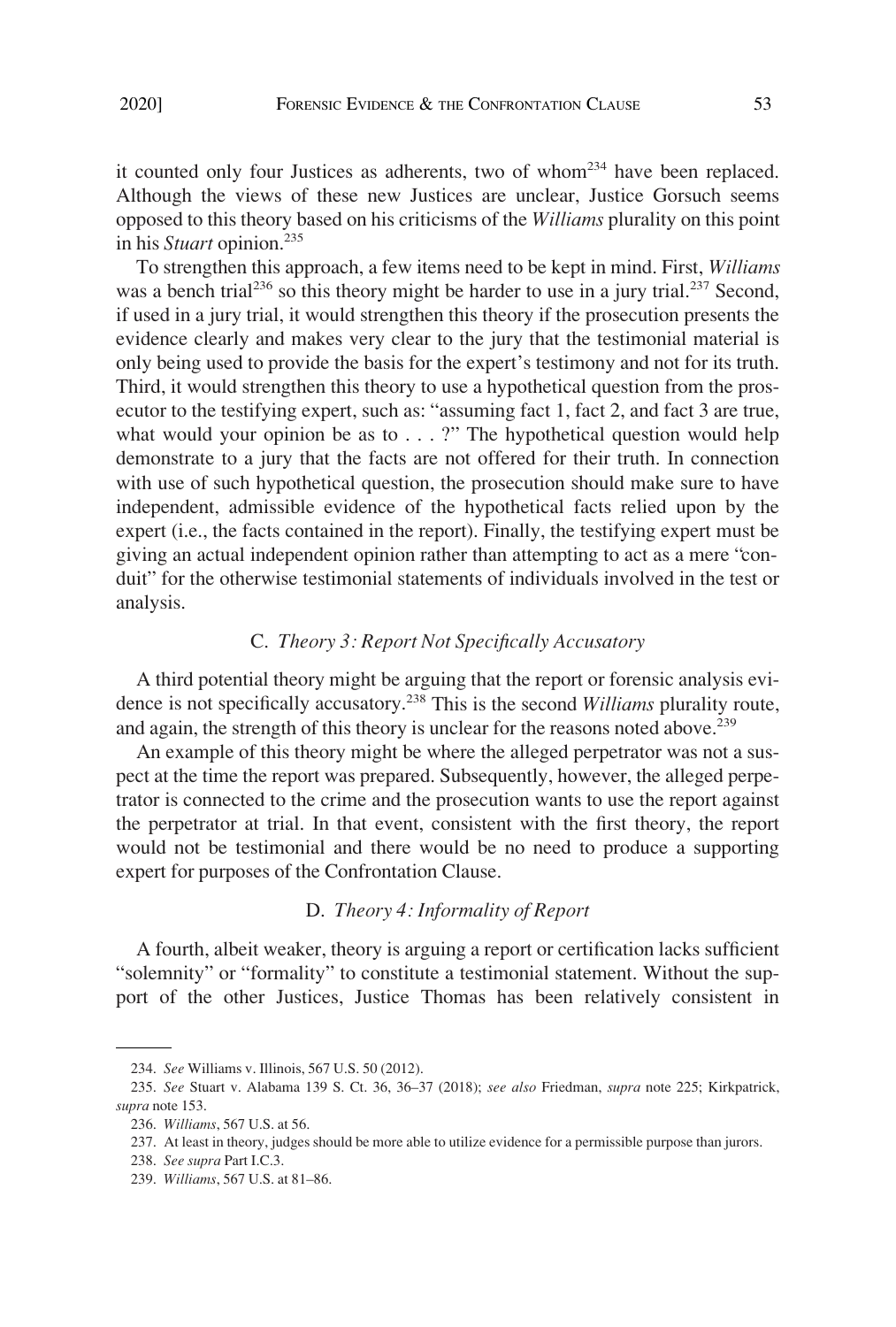requiring some degree of solemnity in determining whether the forensic statement is testimonial. For instance, Justice Thomas considered the statements in *Melendez-Diaz* (in which the findings of the forensic analysis were contained in sworn certificates) and *Bullcoming* (in which, albeit not formally sworn, the analyst's "certificate" was "formalized in a signed document") sufficiently solemn to be deemed testimonial.<sup>240</sup> In *Williams*, by contrast, Justice Thomas considered the report not to have affirmed or certified anything, and he concluded that the report lacked sufficient formality to be deemed testimonial.<sup>241</sup> Although Justice Thomas appears to be the lone adherent to formality as a standalone theory, formality could be combined with other theories, such as those based on the *Williams* plurality views, to strengthen other theories.

It is important to note, however, that prosecutors may not engage in "bad-faith attempts" to evade formality and "conspir[e] to elude confrontation by using only informal extrajudicial statements against an accused."<sup>242</sup> Justice Thomas has emphasized that the Confrontation Clause would reach such "bad-faith attempts" at evasion.<sup>243</sup> Moreover, even if it were not bad faith for a prosecutor to use less formal statements to obviate the need to comply with the Clause, Justice Thomas has noted that such statements might be seen as less reliable or persuasive by the fact finder.<sup>244</sup>

#### E. *Theory 5: Supporting Witness More Than "Surrogate" or Mere "Conduit"*

A fifth theory is offering a witness that is more than a mere "conduit" or "surrogate." *Katso* brings into focus the issue of who is the relevant witness: the testimonial report or the expert on the stand.245 Is the expert a mere "conduit" or sufficiently independent? This question depends on a number of factors. First, the prominence of the report in the trial is relevant—i.e., was it introduced, and if not, how extensively was it mentioned? Second, the extent of the testifying expert's own independent judgment and input in offering her opinion is important. This would include looking at the extent of her involvement in the actual test, the laboratory conducting the test, other tests of the same kind, or a combination of these factors. It would also include looking into the thoroughness of her review of the non-testimonial material underlying the report. Third, it is likely vital that the entire analysis can be sufficiently tested by cross-examining the testifying expert. This last point seems to be a key underpinning of the analysis.

Consistent with *Katso*, the expert should ideally be very closely connected to the laboratory and testing process and exhaustively informed regarding the specific

<sup>240.</sup> Bullcoming v. New Mexico, 564 U.S. 647, 664–65 (2011); Melendez-Diaz v. Massachusetts, 557 U.S. 305, 329 (2009) (Thomas, J., concurring).

<sup>241.</sup> *Williams*, 567 U.S. at 103–04 (Thomas, J., concurring).

<sup>242.</sup> *Id*. at 113.

<sup>243.</sup> *Id*.

<sup>244.</sup> *Id*.

<sup>245.</sup> *See supra* Part II.A; United States v. Katso, 74 M.J. 273 (C.A.A.F. 2015).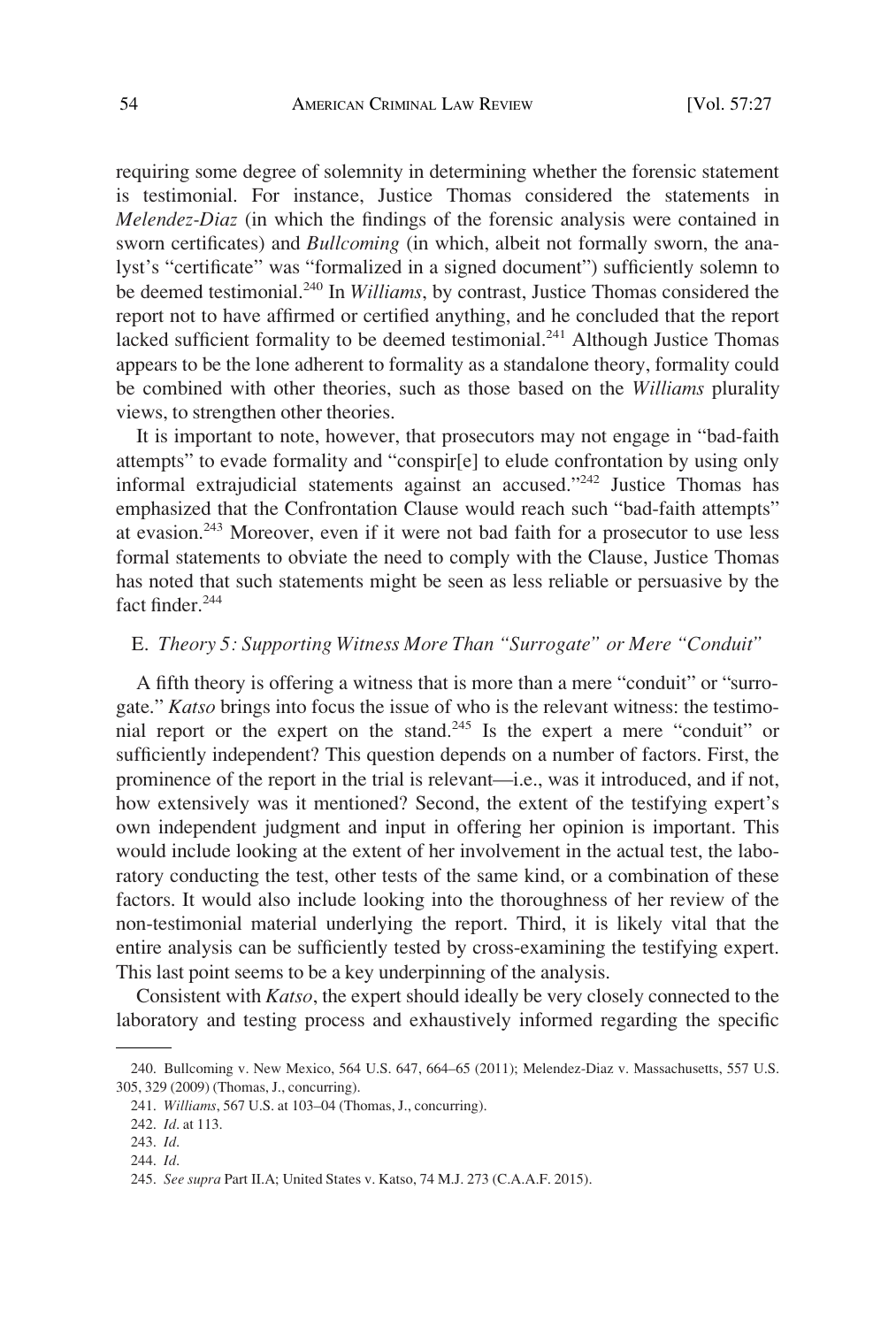There are at least two difficulties in using the *Katso* analysis as a means of admitting evidence in future cases. First, it is unclear whether future courts will follow *Katso*'s analysis. Second, it is unclear how much less involvement, connection, and independence than was present in *Katso* might suffice. If, for example, *Stuart* were to represent a forward trend in court thinking, then a much more remote supervisor might be sufficient. If not, the somewhat high bar set by *Katso*  may be required. Without further guidance from the courts, the selected witness should be as involved, connected, qualified, and independent as practicable.

#### F. *Theory 6: Notice and Demand Without Demand*

The sixth theory for entering forensic analysis evidence consistent with the Confrontation Clause is to bring the criminal action in a state with a so-called "notice and demand" law and have the defendant fail to make a demand.<sup>249</sup> Pursuant to such a law, the accused has the right to confront a witness sufficient to support admission of the forensic report, but must demand that right after receiving notice from the prosecution of the prosecution's intention to utilize the forensic report.<sup>250</sup> If such law were applicable and if the accused did not make the demand within the required period, the prosecution would be free to introduce the report without the need for a supporting witness.<sup>251</sup>

This "notice and demand" mechanism has been seemingly approved by the Supreme Court in dicta.252 In *Melendez-Diaz*, Justice Scalia's majority opinion discussed the existence of such procedures as a means of refuting the argument that the "sky [would] fall" due to the majority's decision.<sup>253</sup> Accordingly, such a procedure should be found consistent with the Clause.

Although each of the above six theories will not be applicable in every case, these theories represent the arguments most likely to be persuasive to a court based on current law, and so these are the issues local stakeholders should be considering.

<sup>246.</sup> *See supra* Part II.A; United States v. Katso, 74 M.J. 273 (C.A.A.F. 2015).

<sup>247.</sup> *See supra* Part II.A; United States v. Katso, 74 M.J. 273 (C.A.A.F. 2015).

<sup>248.</sup> *See supra* Part II.A; United States v. Katso, 74 M.J. 273 (C.A.A.F. 2015).

<sup>249.</sup> *See* Melendez-Diaz v. Massachusetts, 557 U.S. 305, 325–27 (2009) (citing to provisions in Georgia, Texas, and Ohio).

<sup>250.</sup> *See id*.

<sup>251.</sup> *See id*.

<sup>252.</sup> *See id*.

<sup>253.</sup> *Id*. at 325.